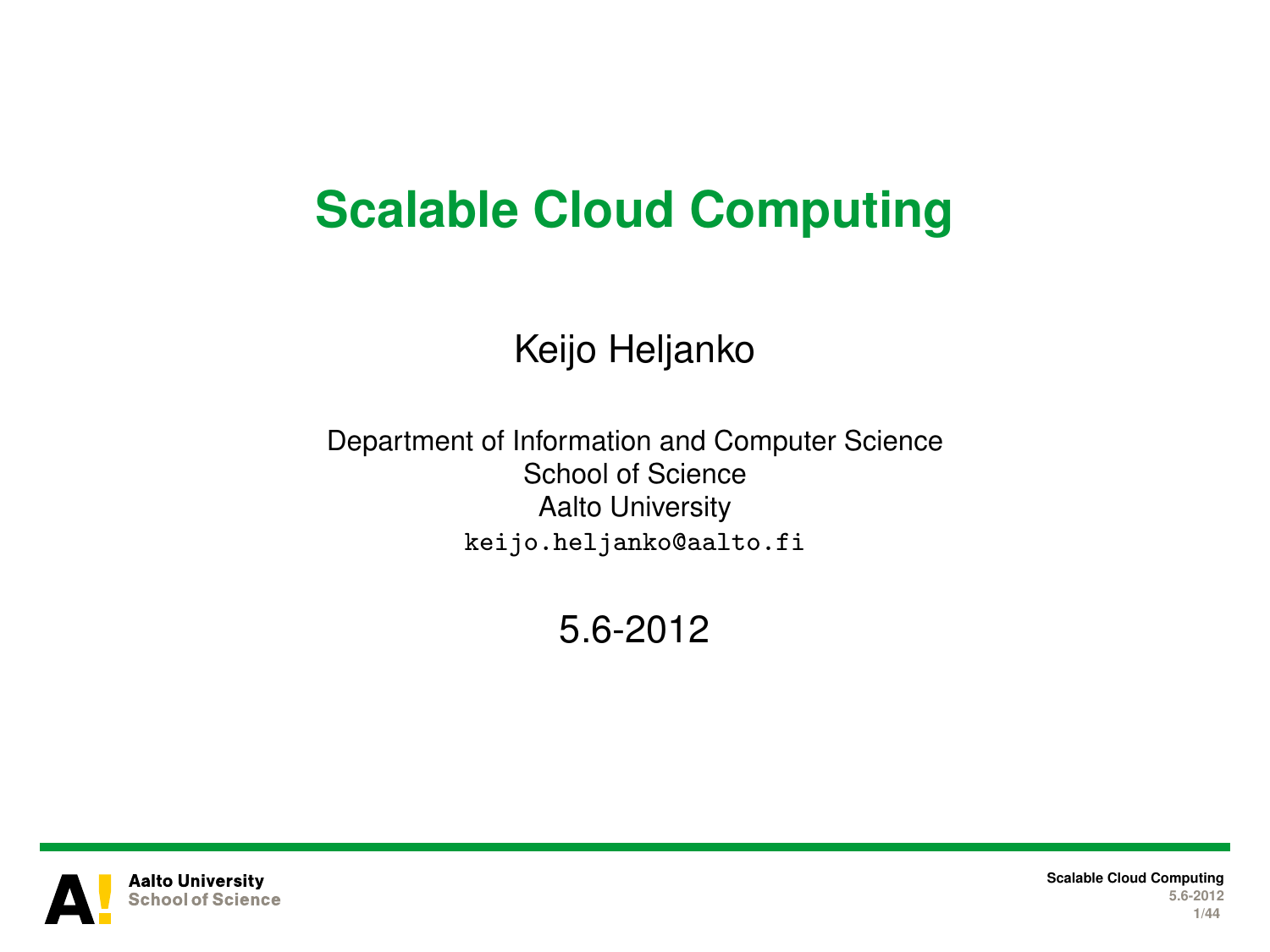#### **Business Drivers of Cloud Computing**

 $\blacktriangleright$  Large data centers allow for economics of scale

- $\triangleright$  Cheaper hardware purchases
- $\triangleright$  Cheaper cooling of hardware
	- Example: Google paid 40 MEur for a Summa paper mill site in Hamina, Finland: Data center cooled with sea water from the Baltic Sea
- $\triangleright$  Cheaper electricity
- $\triangleright$  Cheaper network capacity
- $\triangleright$  Smaller number of administrators / computer
- $\triangleright$  Unreliable commodity hardware is used
- $\blacktriangleright$  Reliability obtained by replication of hardware components and a combined with a fault tolerant software stack



**Scalable Cloud Computing 5.6-2012 2/44**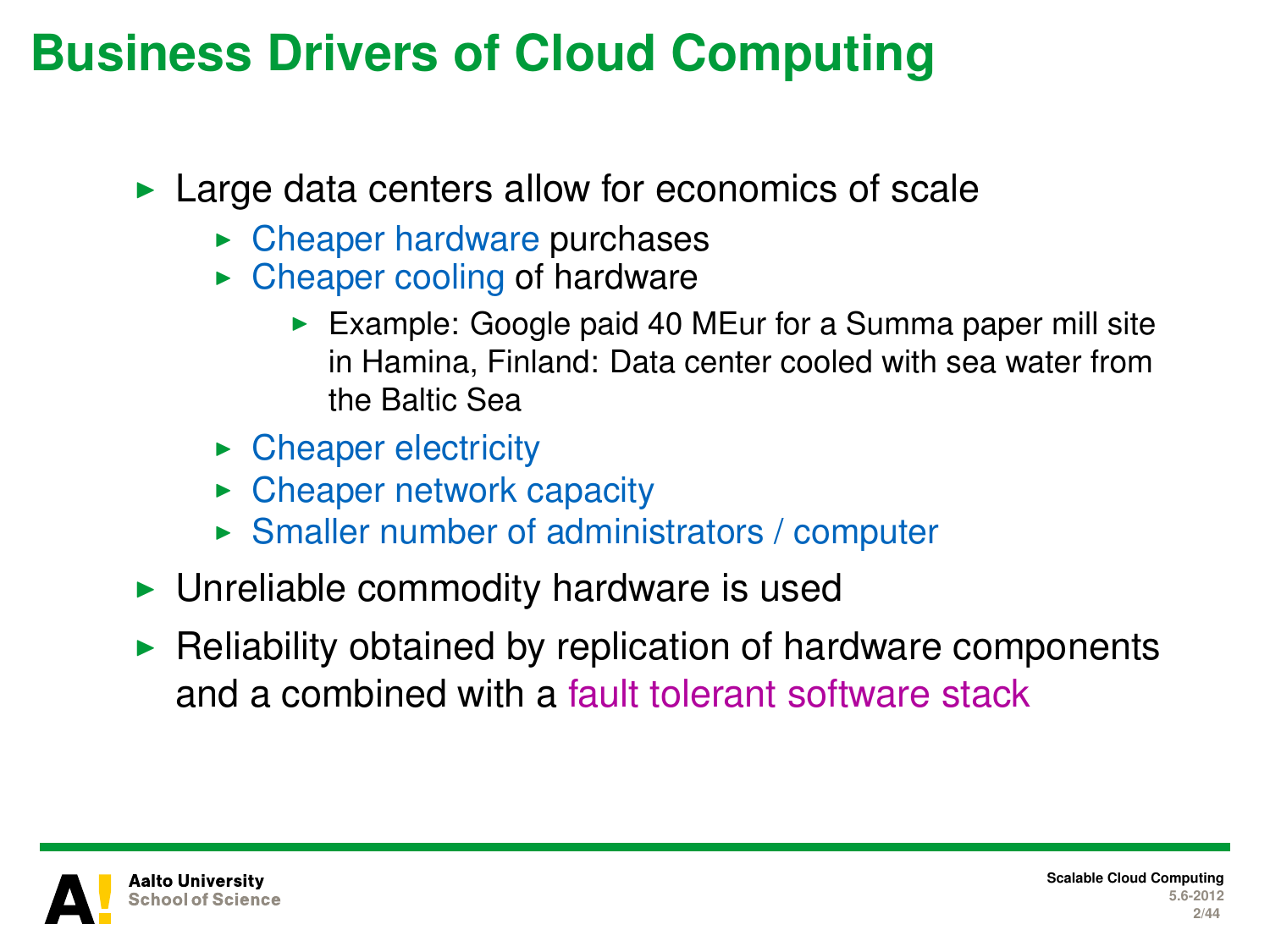# **Cloud Computing Technologies**

A collection of technologies aimed to provide elastic "pay as you go" computing

- $\triangleright$  Virtualization of computing resources: Amazon EC2, Eucalyptus, OpenNebula, Open Stack Compute, . . .
- ▶ Scalable file storage: Amazon S3, GFS, HDFS, ...
- $\triangleright$  Scalable batch processing: Google MapReduce, Apache Hadoop, PACT, Microsoft Dryad, Google Pregel, Spark, . . .
- ► Scalable datastore: Amazon Dynamo, Apache Cassandra, Google Bigtable, HBase,. . .
- ► Distributed Consensus: Google Chubby, Apache Zookeeper, ...
- $\triangleright$  Scalable Web applications hosting: Google App Engine, Microsoft Azure, Heroku, ...

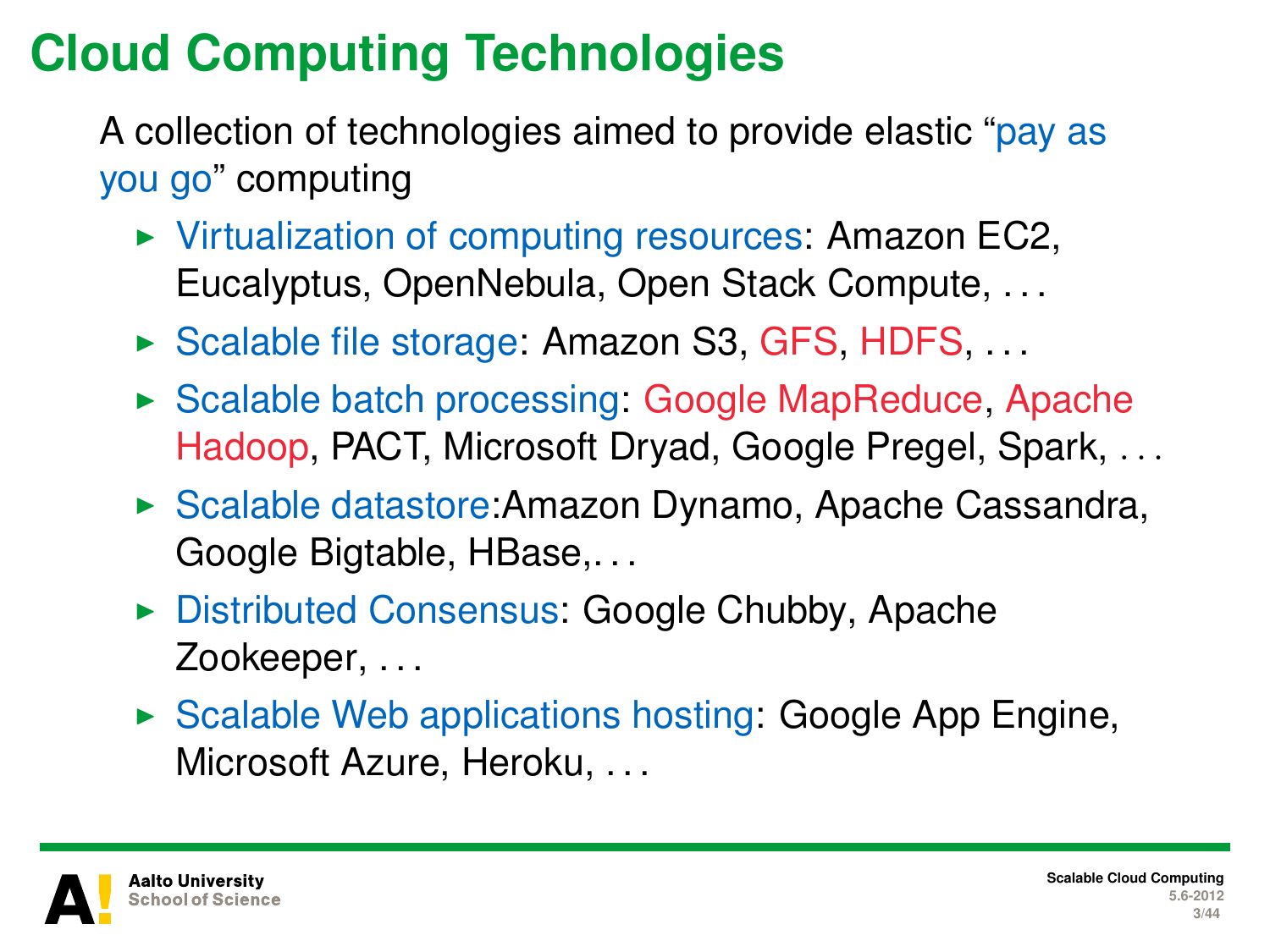# **Clock Speed of Processors**



▶ Herb Sutter: The Free Lunch Is Over: A Fundamental Turn Toward Concurrency in Software. Dr. Dobb's Journal, 30(3), March 2005 (updated graph in August 2009).

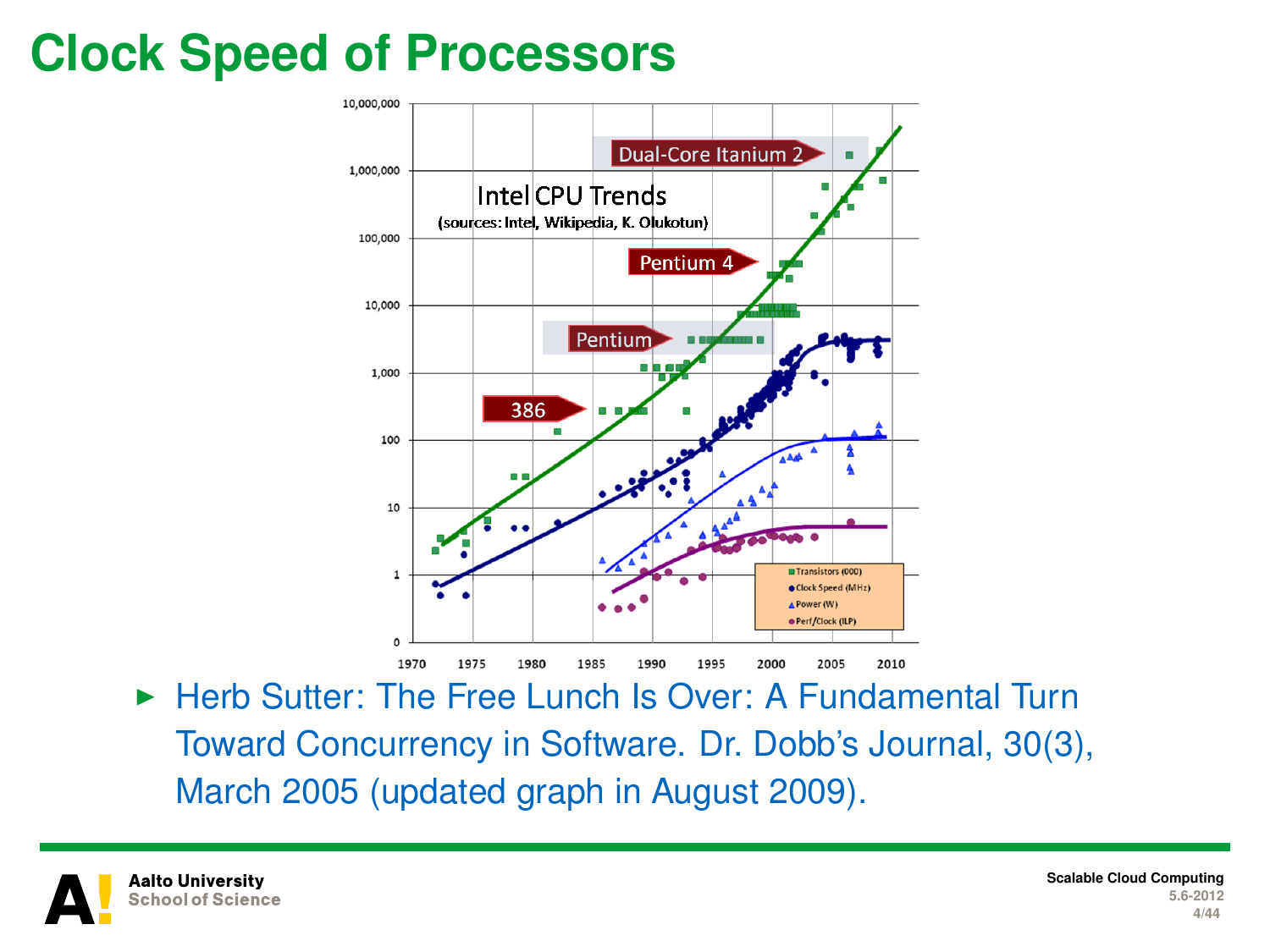# **Implications of the End of Free Lunch**

- $\triangleright$  The clock speeds of microprocessors are not going to improve much in the foreseeable future
	- $\blacktriangleright$  The efficiency gains in single threaded performance are going to be only moderate
- $\triangleright$  The number of transistors in a microprocessor is still growing at a high rate
	- $\triangleright$  One of the main uses of transistors has been to increase the number of computing cores the processor has
	- $\blacktriangleright$  The number of cores in a low end workstation (as those employed in large scale datacenters) is going to keep on steadily growing
- $\triangleright$  Programming models need to change to efficiently exploit all the available concurrency - scalability to high number of cores/processors will need to be a major focus

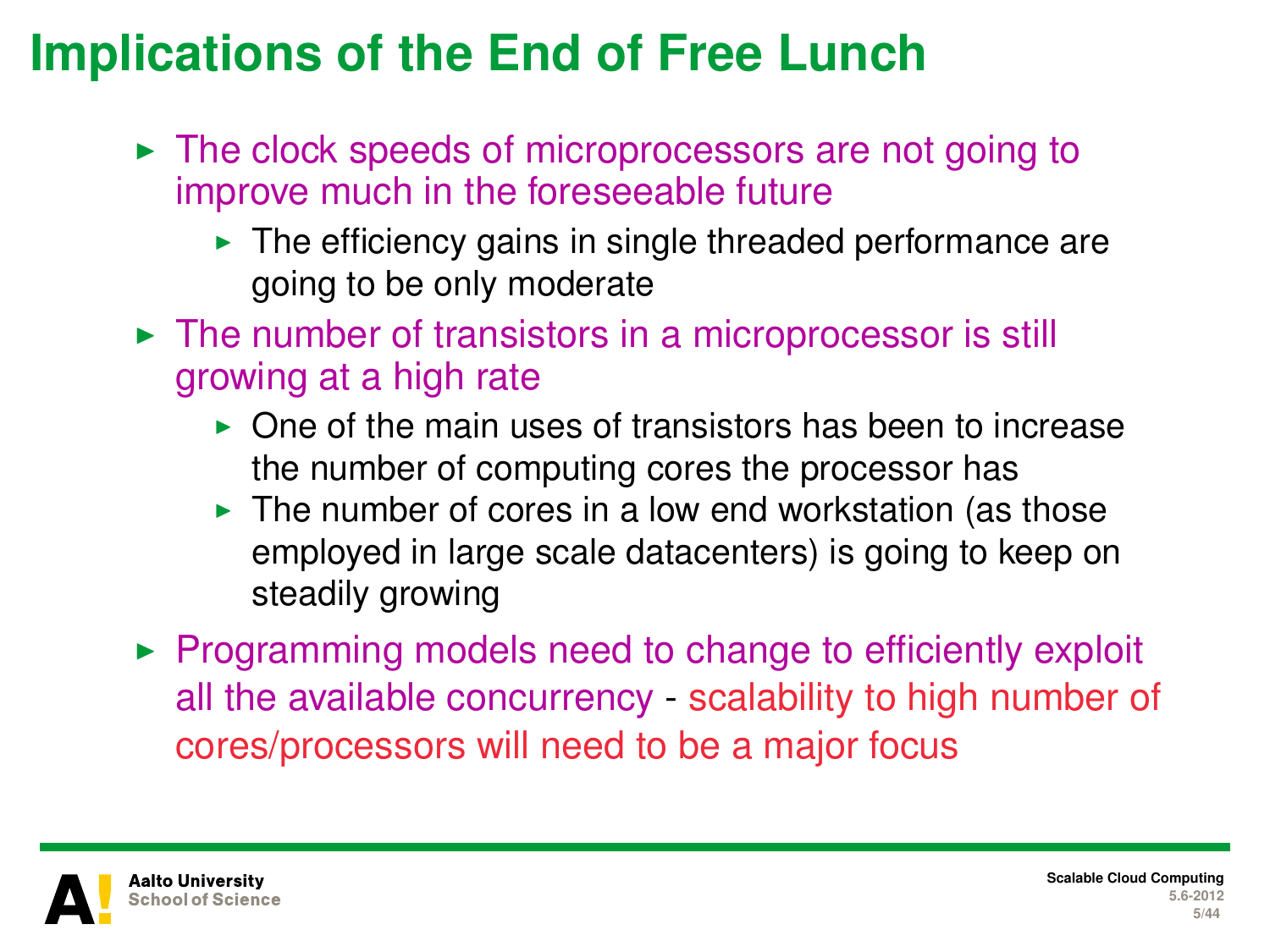# **Warehouse-scale Computing (WSC)**

- $\blacktriangleright$  The smallest unit of computation in Google scale is: Warehouse full of computers
- ▶ [WSC]: Luiz André Barroso, Urs Hölzle: *The Datacenter as a Computer: An Introduction to the Design of Warehouse-Scale Machines* Morgan & Claypool Publishers 2009

<http://dx.doi.org/10.2200/S00193ED1V01Y200905CAC006>

 $\blacktriangleright$  The WSC book says:

". . . we must treat the datacenter itself as one massive warehouse-scale computer (WSC)."

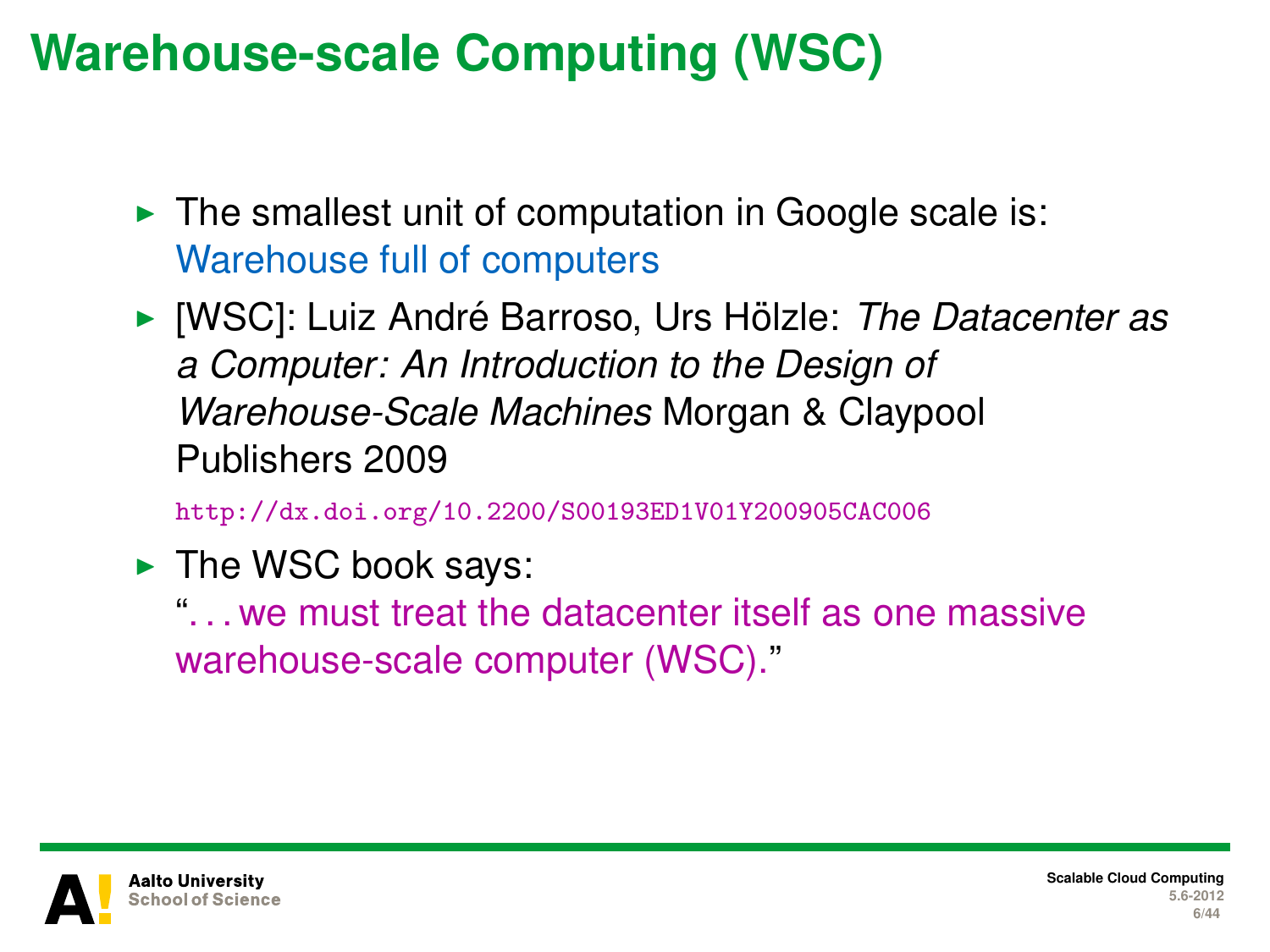# **Jeffrey Dean (Google): LADIS 2009 keynote failure numbers**

- ► LADIS 2009 keynote: "Designs, Lessons and Advice from Building Large Distributed Systems" [http://www.cs.cornell.edu/projects/ladis2009/](http://www.cs.cornell.edu/projects/ladis2009/talks/dean-keynote-ladis2009.pdf) [talks/dean-keynote-ladis2009.pdf](http://www.cs.cornell.edu/projects/ladis2009/talks/dean-keynote-ladis2009.pdf)
- $\triangleright$  At warehouse-scale, failures will be the norm and thus fault tolerant software will be inevitable
- $\blacktriangleright$  Hypothetically assume that server mean time between failures (MTBF) would be 30 years (highly optimistic and not realistic number!). In a WSC with 10000 nodes roughly one node will fail per day.
- $\triangleright$  Typical yearly flakiness metrics from J. Dean (Google, 2009):
	- $\blacktriangleright$  1-5% of your disk drives will die
	- Servers will crash at least twice  $(2-4%$  failure rate)

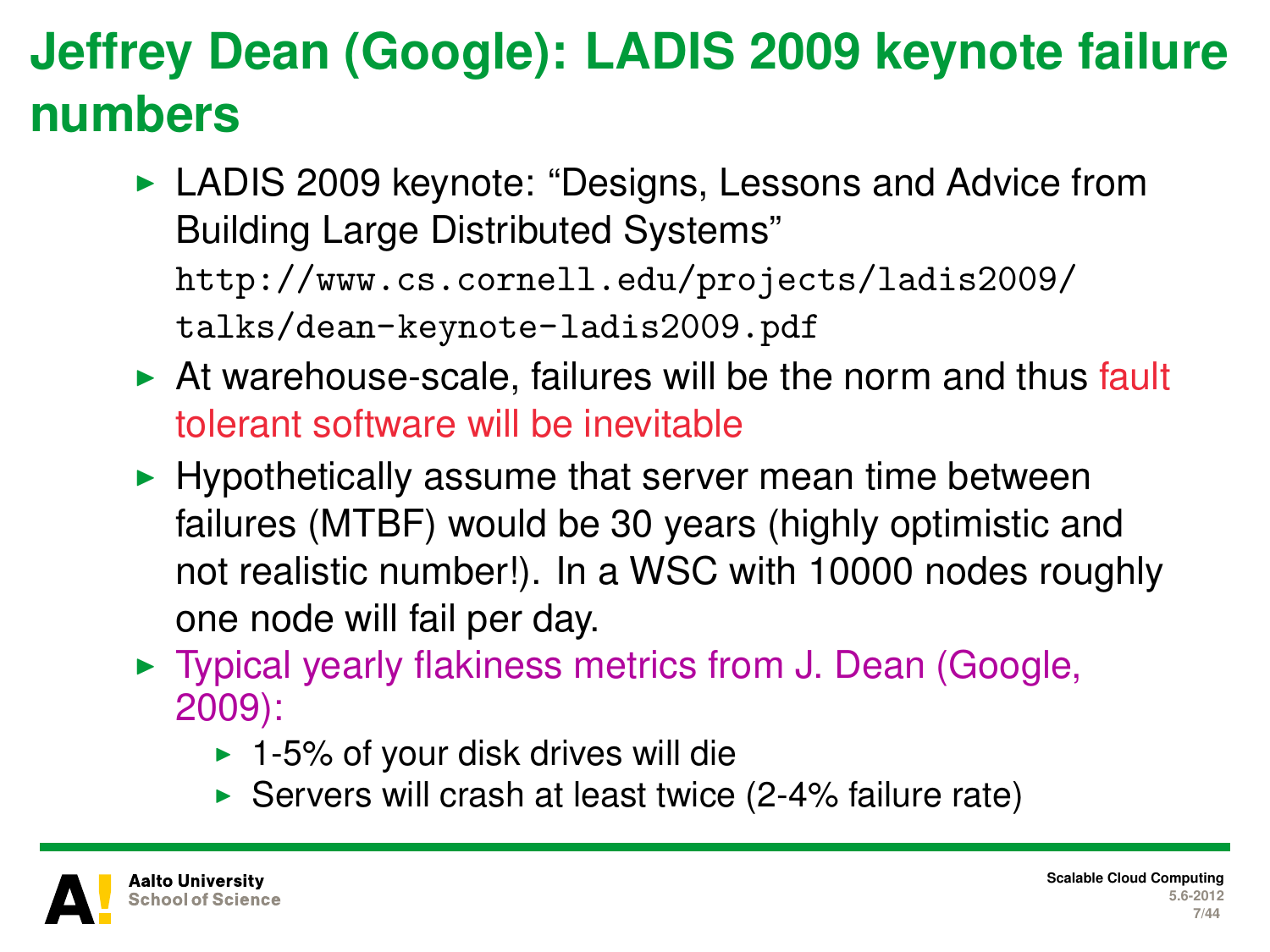# **Big Data**

- $\triangleright$  As of May 2009, the amount of digital content in the world is estimated to be 500 Exabytes (500 million TB)
- $\triangleright$  EMC sponsored study by IDC in 2007 estimates the amount of information created in 2010 to be 988 EB
- $\triangleright$  Worldwide estimated hard disk sales in 2010:  $\approx$  675 million units
- $\triangleright$  Data comes from: Video, digital images, sensor data, biological data, Internet sites, social media, . . .
- $\triangleright$  The problem of such large data massed, termed Big Data calls for new approaches to storage and processing of data

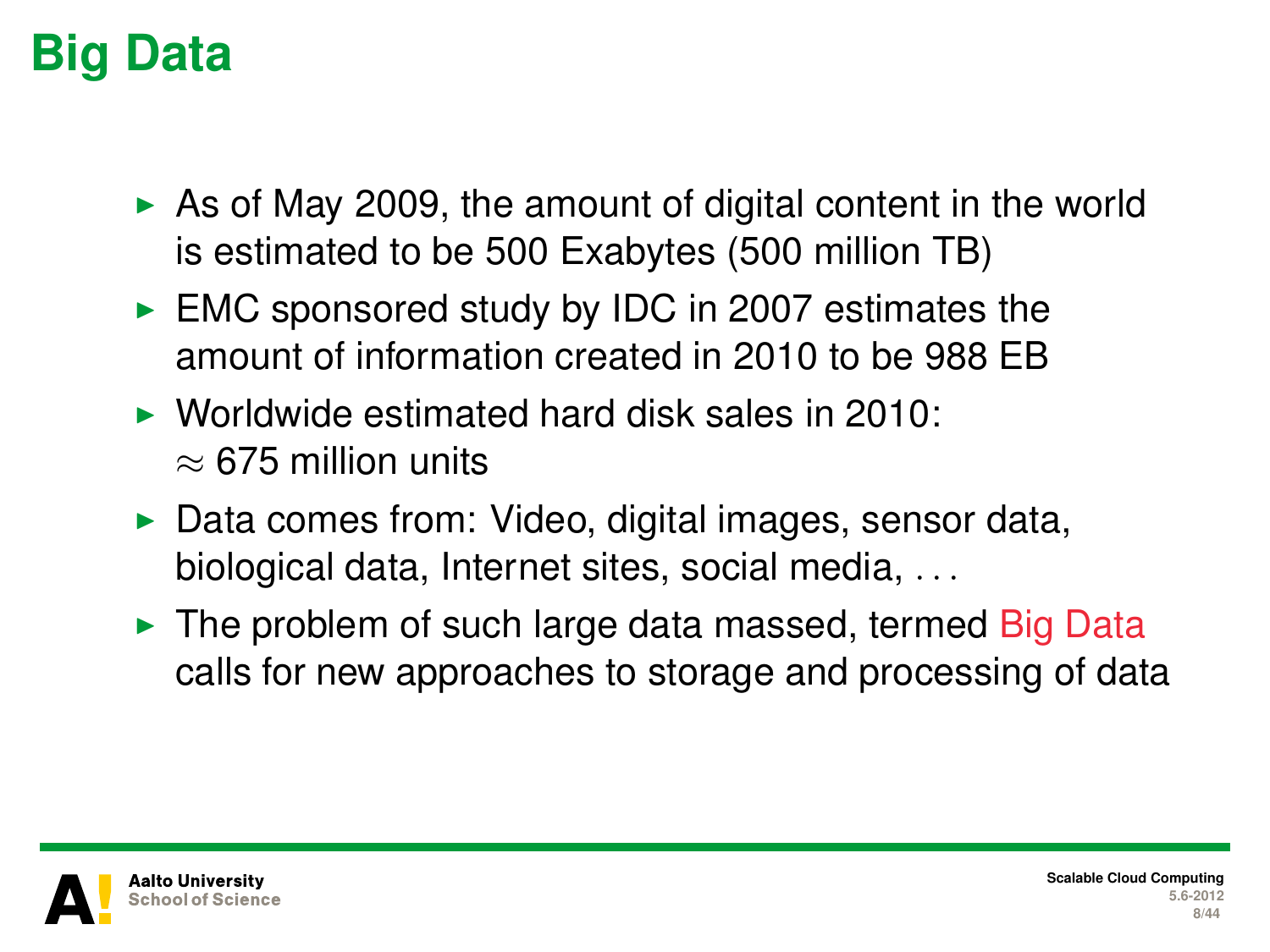#### **Example: Simple Word Search**

- Example: Suppose you need to search for a word in a 2TB worth of text that is found only once in the text mass using a compute cluster
- $\triangleright$  Assuming 100MB/s read speed, in the worst case reading all data from a single 2TB disk takes  $\approx$  5.5 hours
- If 100 hard disks can be used in parallel, the same task takes less than four minutes
- $\triangleright$  Scaling using hard disk parallelism is one of the design goals of scalable batch processing in the cloud

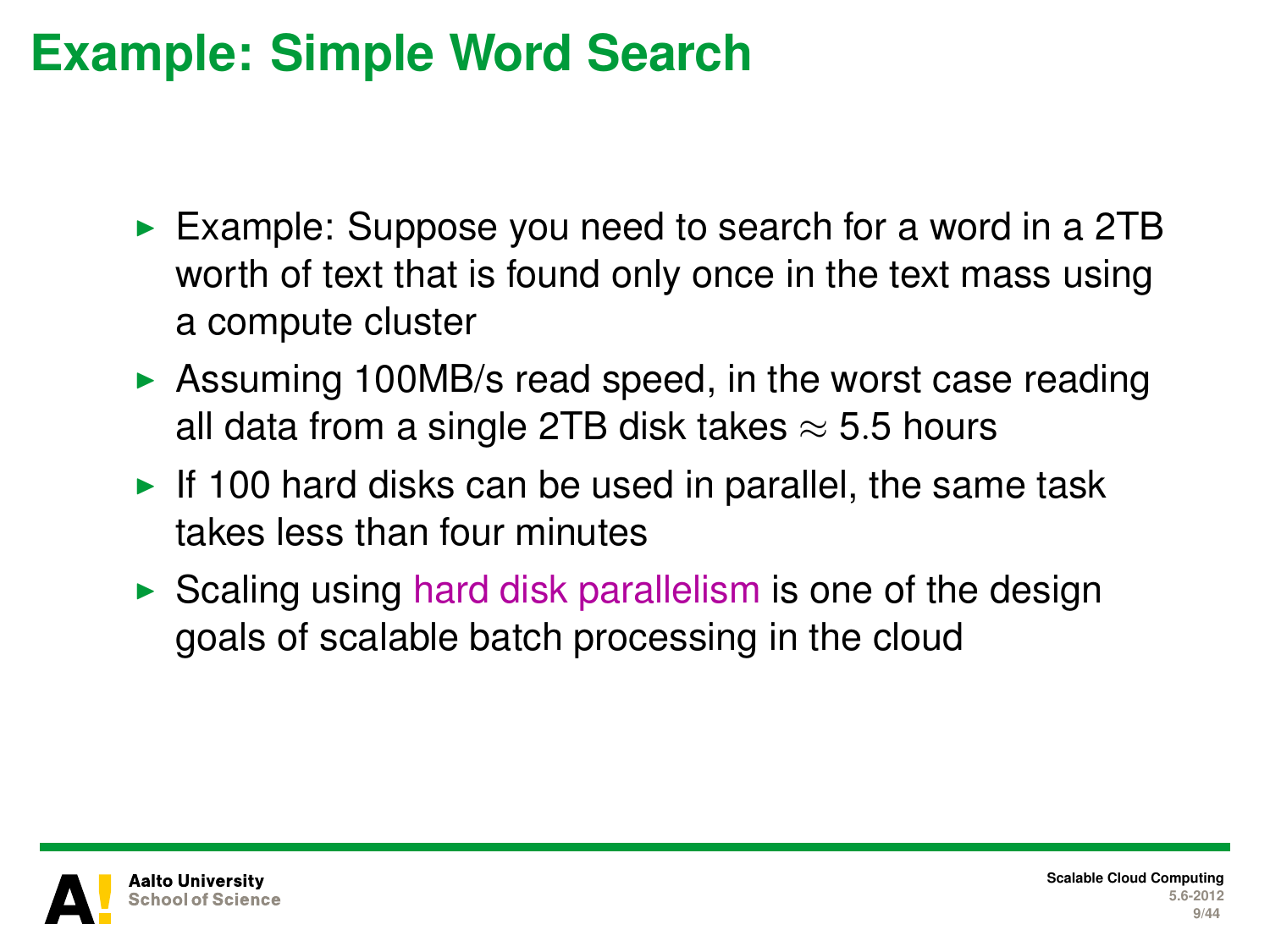#### **Google MapReduce**

- $\triangleright$  A scalable batch processing framework developed at Google for computing the Web index
- $\triangleright$  When dealing with Big Data (a substantial portion of the Internet in the case of Google!), the only viable option is to use hard disks in parallel to store and process it
- $\triangleright$  Some of the challenges for storage is coming from Web services to store and distribute pictures and videos
- $\triangleright$  We need a system that can effectively utilize hard disk parallelism and hide hard disk and other component failures from the programmer

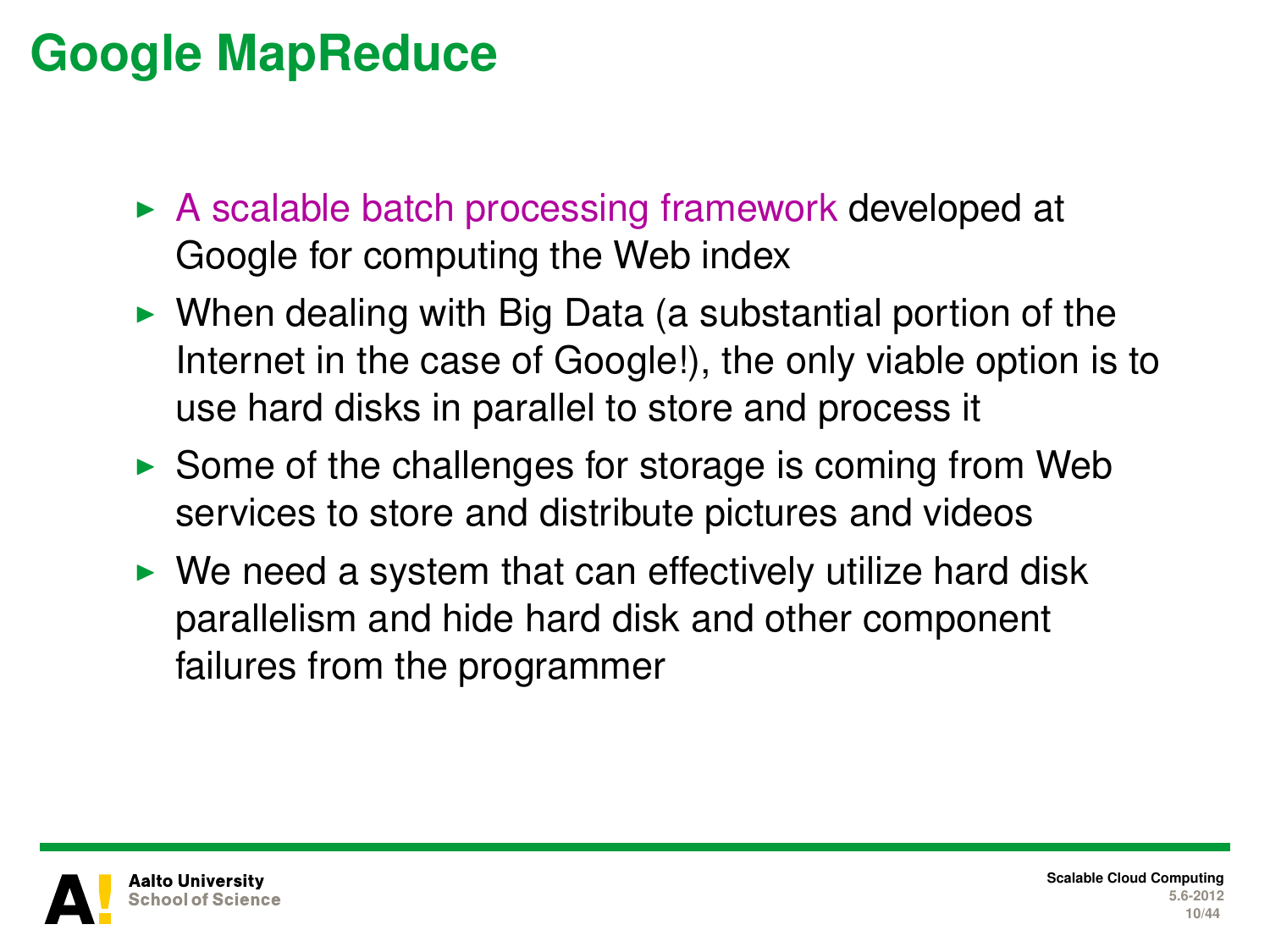# **Google MapReduce (cnt.)**

- $\triangleright$  MapReduce is tailored for batch processing with hundreds to thousands of machines running in parallel, typical job runtimes are from minutes to hours
- $\triangleright$  As an added bonus we would like to get increased programmer productivity compared to each programmer developing their own tools for utilizing hard disk parallelism



**Scalable Cloud Computing 5.6-2012 11/44**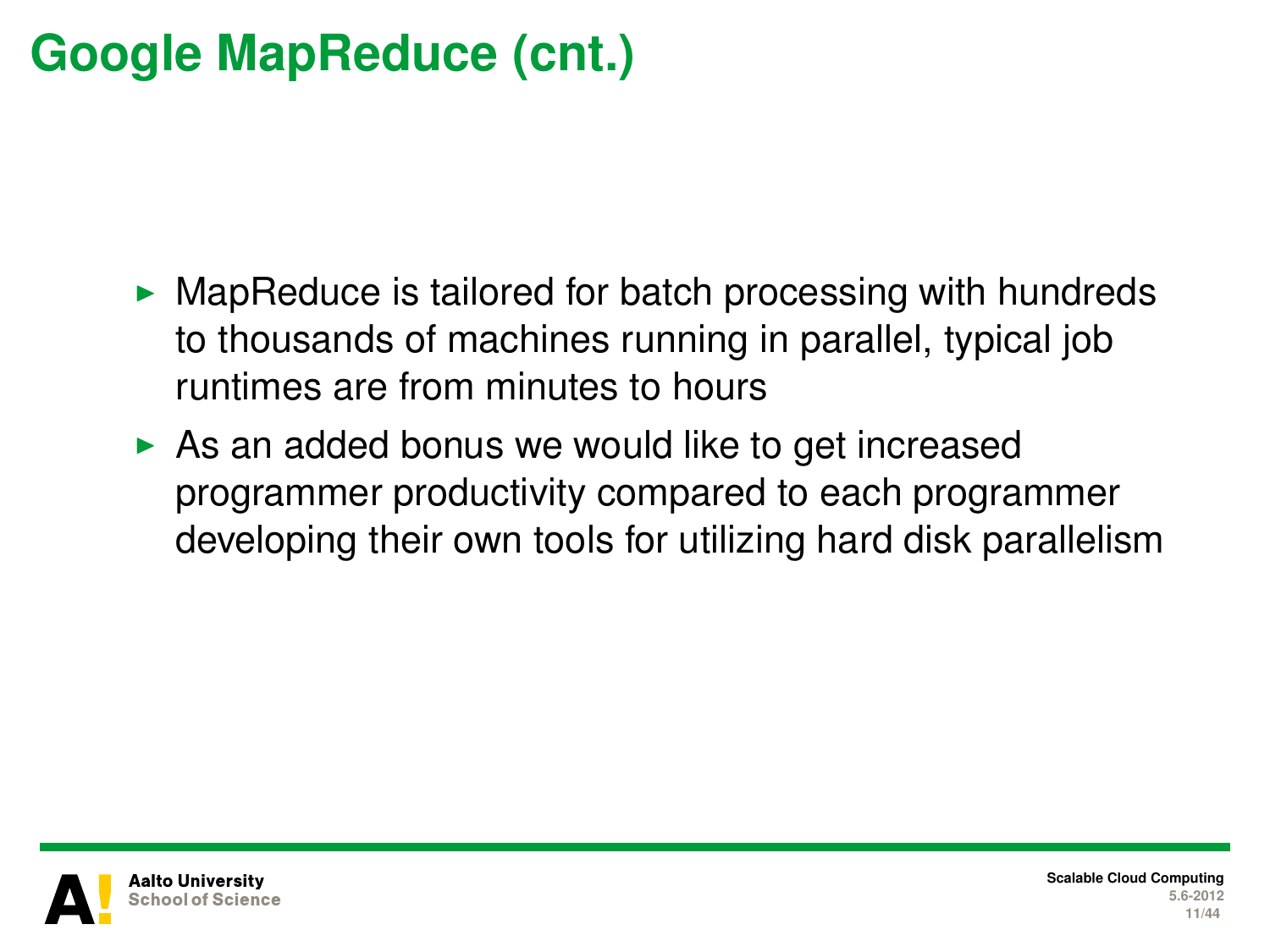# **Google MapReduce (cnt.)**

- $\triangleright$  The MapReduce framework takes care of all issues related to parallelization, synchronization, load balancing, and fault tolerance. All these details are hidden from the programmer
- $\triangleright$  The system needs to be linearly scalable to thousands of nodes working in parallel. The only way to do this is to have a very restricted programming model where the communication between nodes happens in a carefully controlled fashion
- $\triangleright$  Apache Hadoop is an open source MapReduce implementation used by Yahoo!, Facebook, and Twitter

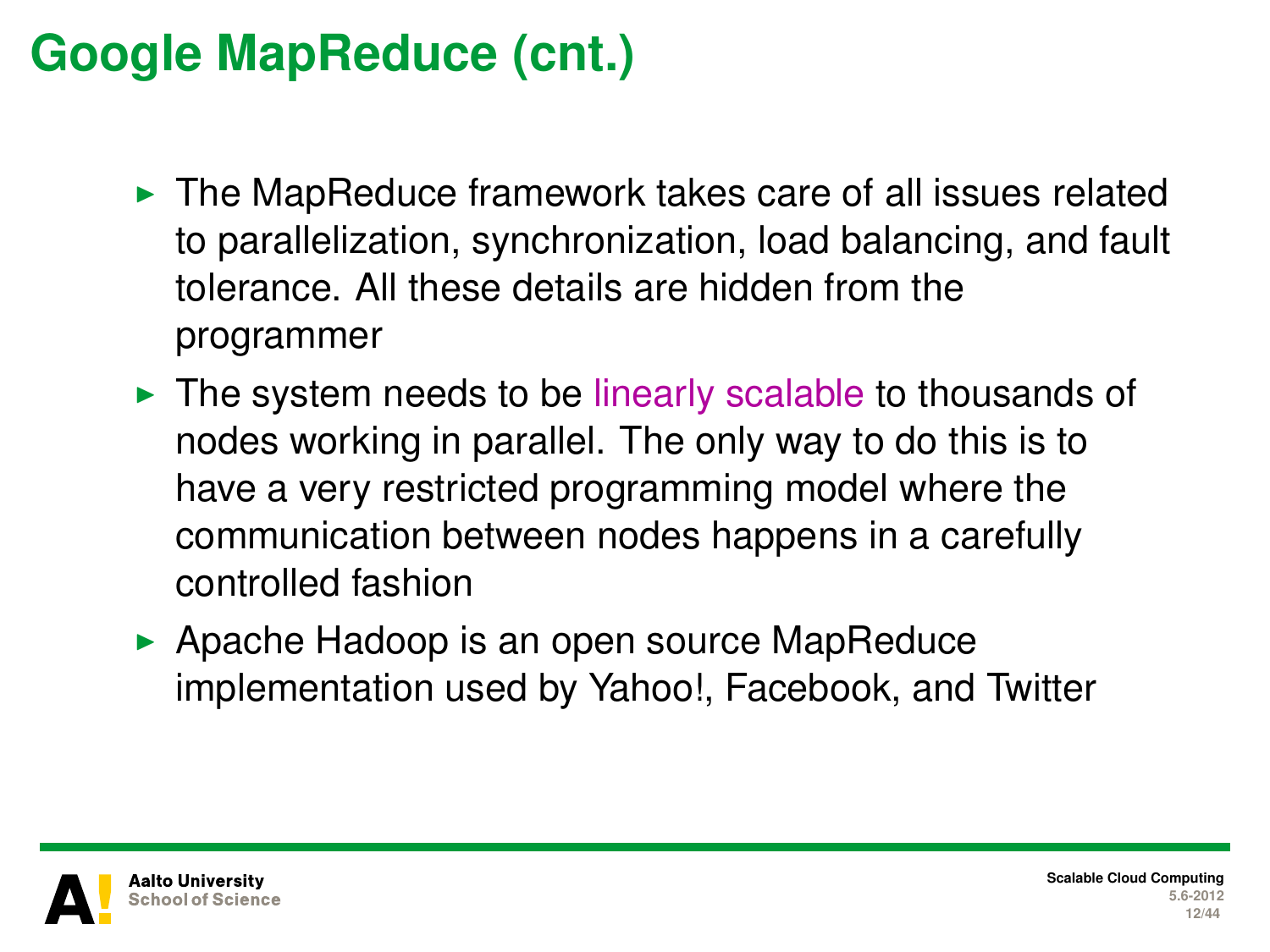### **MapReduce and Functional Programming**

- $\triangleright$  Based on the functional programming in the large:
	- $\triangleright$  User is only allowed to write side-effect free functions "**Map**" and "**Reduce**"
	- $\triangleright$  Re-execution is used for fault tolerance. If a node executing a Map or a Reduce task fails to produce a result due to hardware failure, the task will be re-executed on another node
	- $\triangleright$  Side effects in functions would make this impossible, as one could not re-create the environment in which the original task executed
	- $\triangleright$  One just needs a fault tolerant storage of task inputs
	- $\blacktriangleright$  The functions themselves are usually written in a standard imperative programming language, usually Java

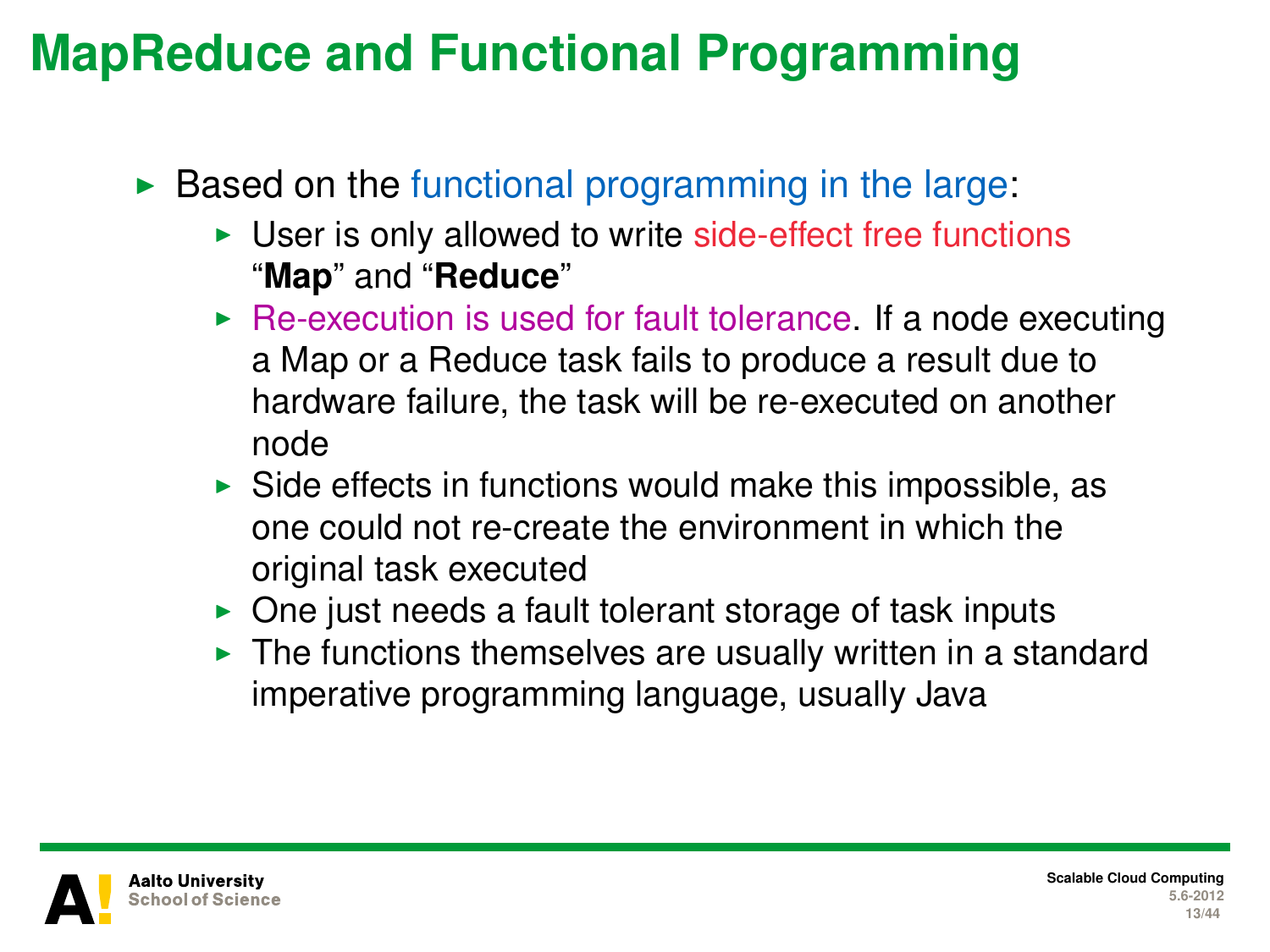# **Why No Side-Effects?**

- $\triangleright$  Side-effect free programs will produce the same output irregardless of the number of computing nodes used by **MapReduce**
- $\triangleright$  Running the code on one machine for debugging purposes produces the same results as running the same code in parallel
- It is easy to introduce side-effect to MapReduce programs as the framework does not enforce a strict programming methodology. However, the behavior of such programs is undefined by the framework, and should therefore be avoided.

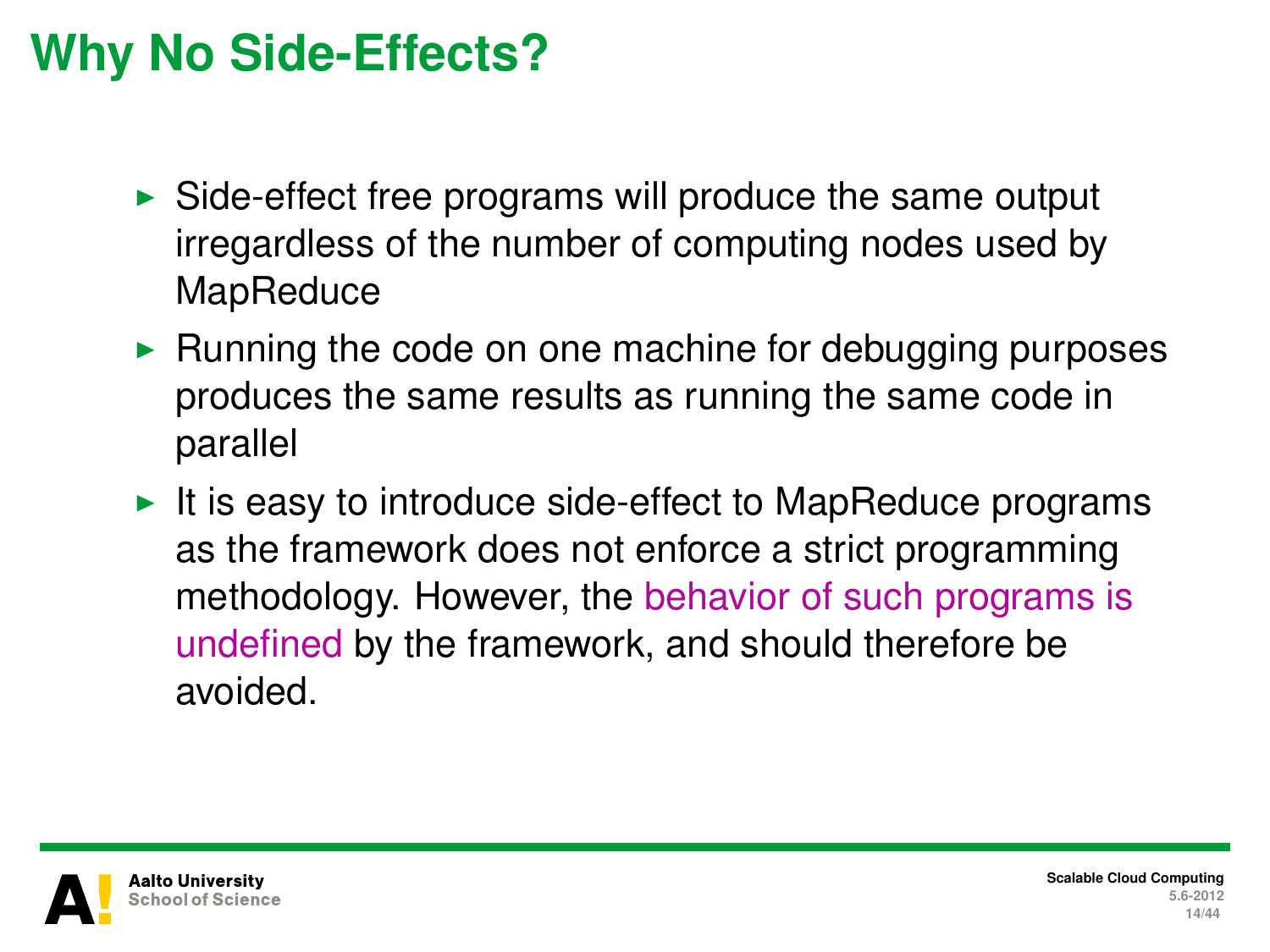# **Yahoo! MapReduce Tutorial**

 $\triangleright$  We use a Figures from the excellent MapReduce tutorial of Yahoo! [YDN-MR], available from:

[http://developer.yahoo.com/hadoop/tutorial/](http://developer.yahoo.com/hadoop/tutorial/module4.html) [module4.html](http://developer.yahoo.com/hadoop/tutorial/module4.html)

- In functional programming, two list processing concepts are used
	- $\blacktriangleright$  Mapping a list with a function
	- $\triangleright$  Reducing a list with a function

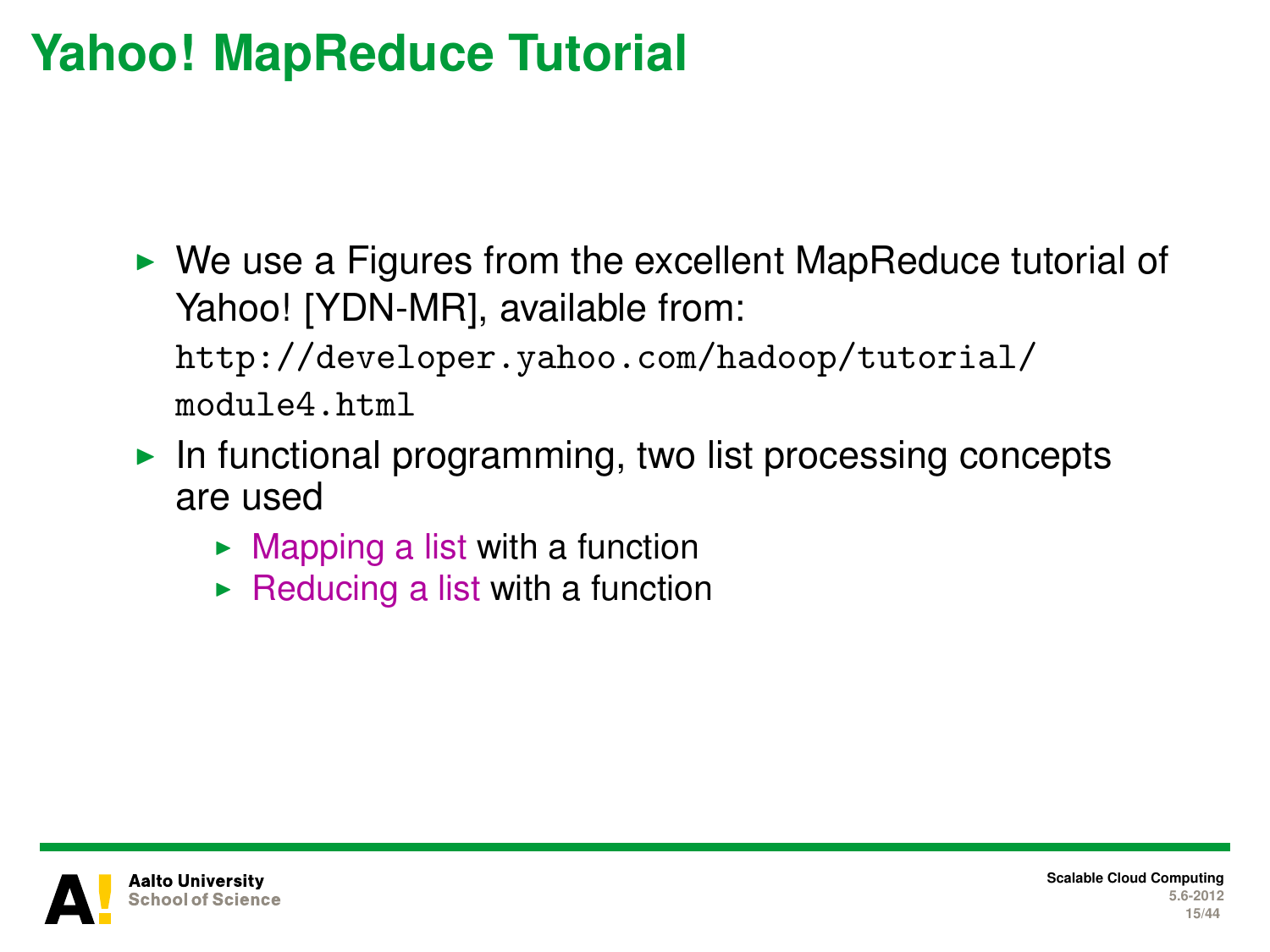# **Mapping a List**

Mapping a list applies the mapping function to each list element (in parallel) and outputs the list of mapped list elements:



Figure: Mapping a List with a Map Function, Figure 4.1 from [YDN-MR]



**Scalable Cloud Computing 5.6-2012 16/44**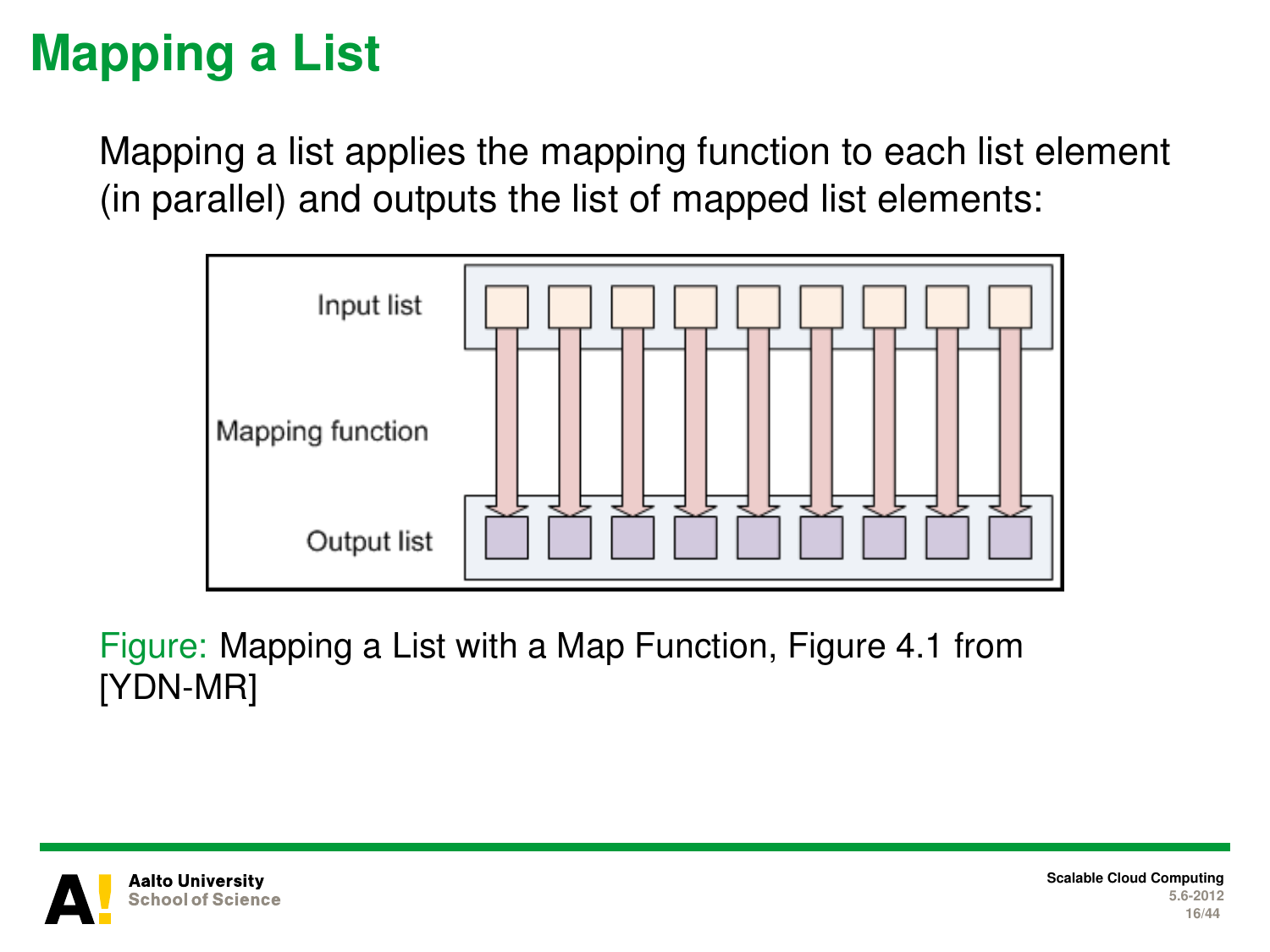# **Reducing a List**

Reducing a list iterates over a list sequentially and produces an output created by the reduce function:



Figure: Reducing a List with a Reduce Function, Figure 4.2 from [YDN-MR]

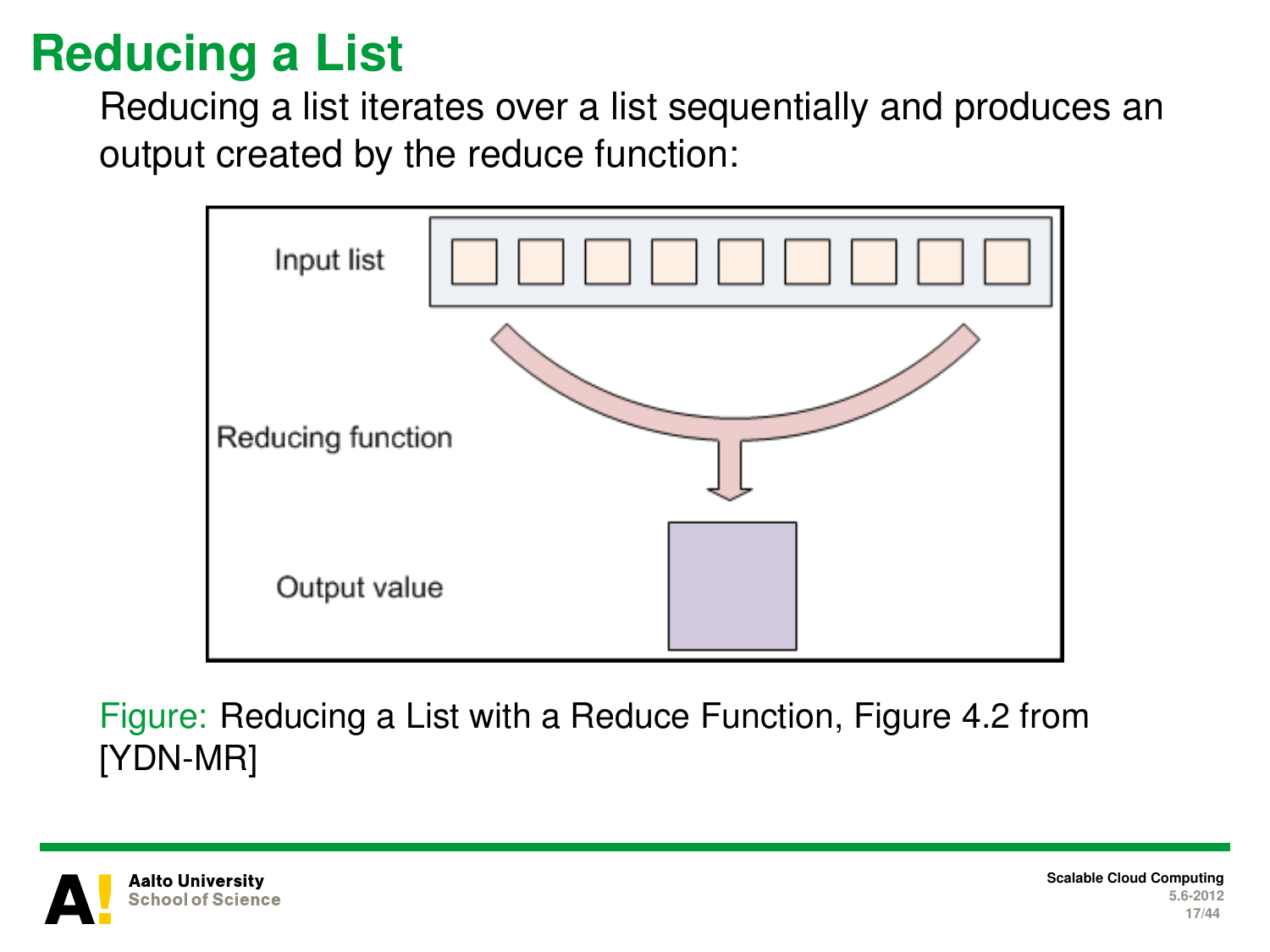# **Grouping Map Output by Key to Reducer**

In MapReduce the map function outputs (key, value)-pairs. The MapReduce framework groups map outputs by key, and gives each reduce function instance (key, (..., list of  $values, \ldots)$  pair as input. Note: Each list of values having the same key will be independently processed:



Figure: Keys Divide Map Output to Reducers, Figure 4.3 from [YDN-MR]

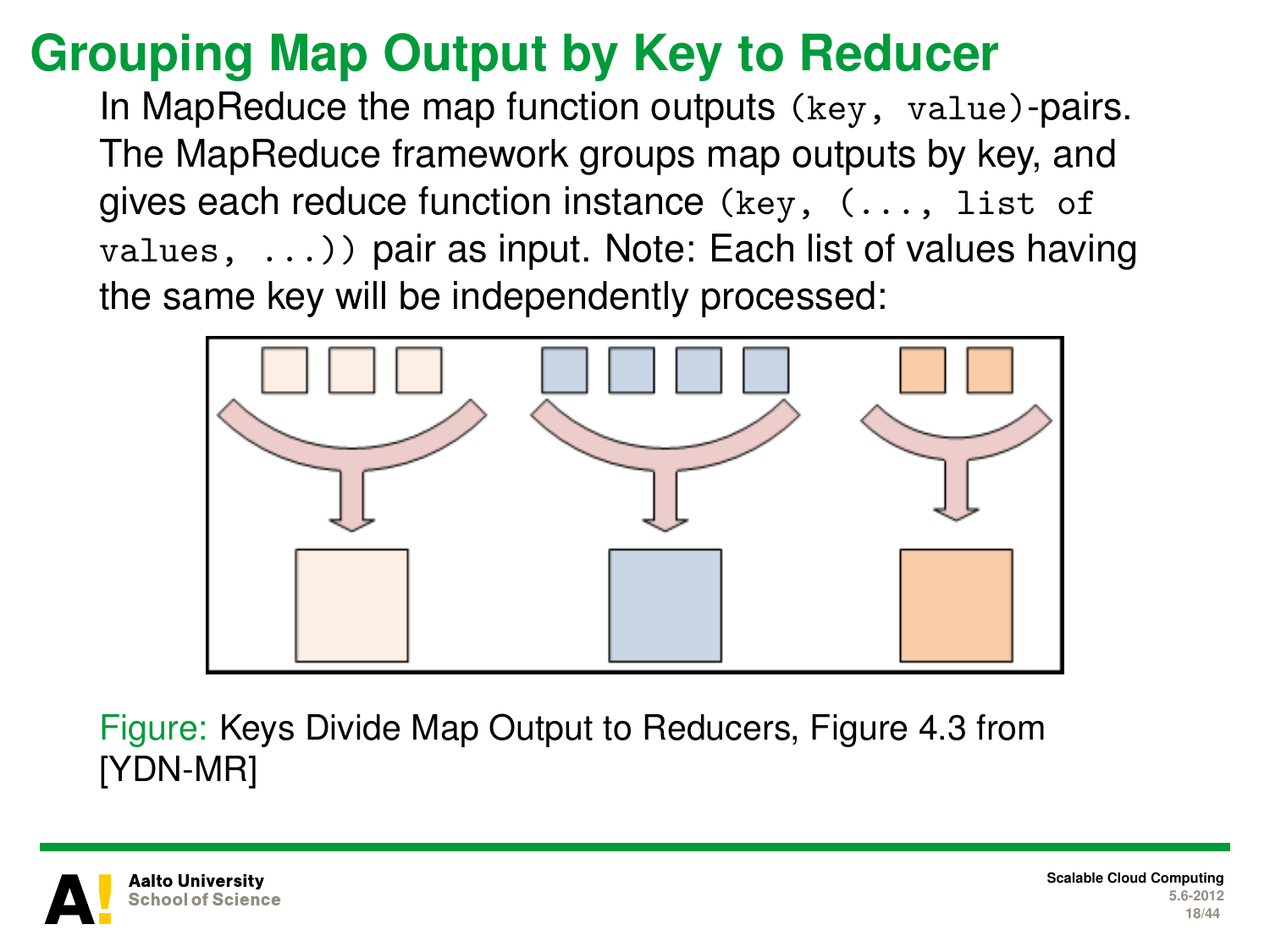#### **MapReduce Data Flow**

Practical MapReduce systems split input data into large (64MB+) blocks fed to user defined map functions:



Figure: High Level MapReduce Dataflow, Figure 4.4 from [YDN-MR]

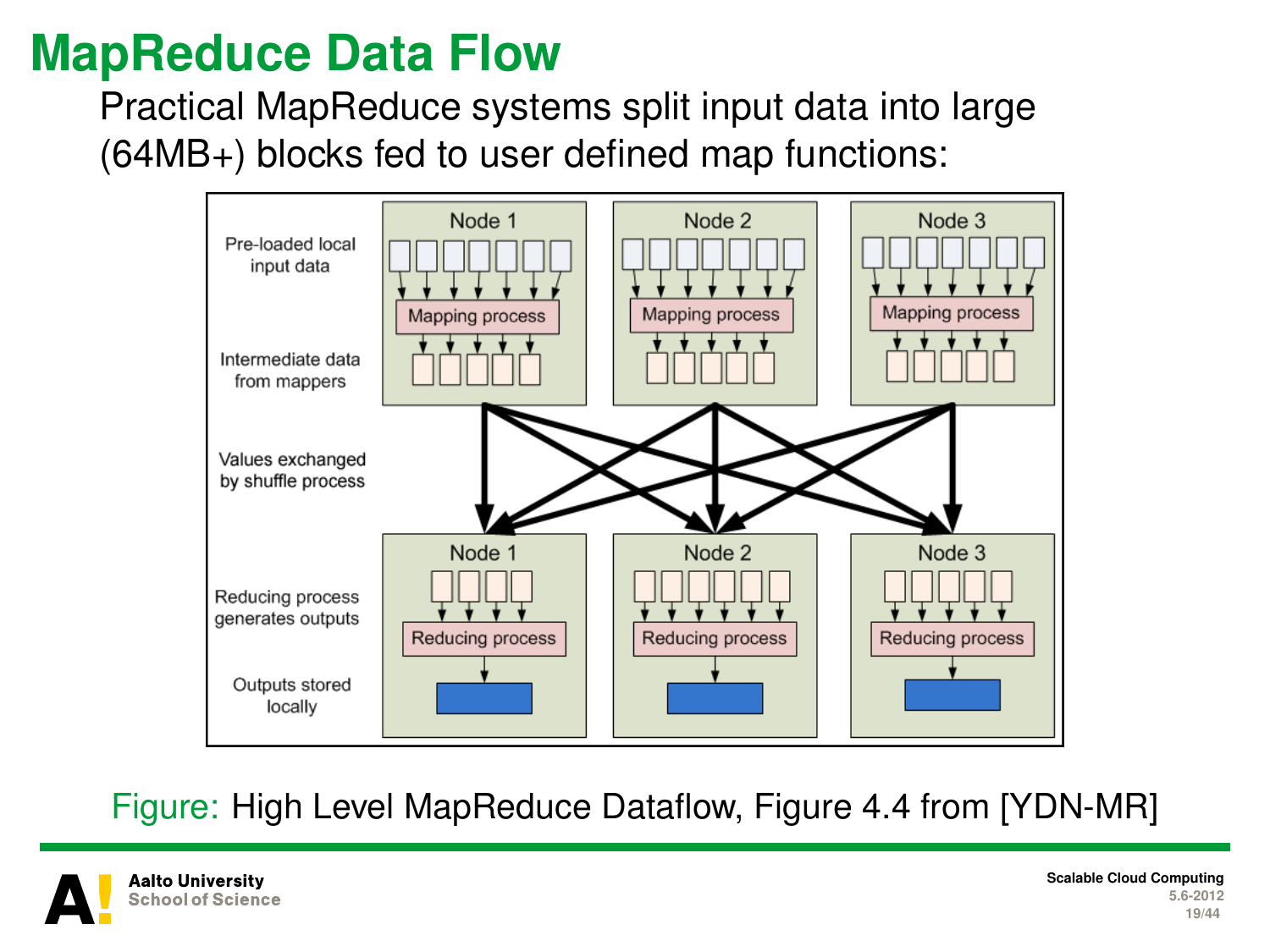#### **Recap: Map and Reduce Functions**

- $\triangleright$  The framework only allows a user to write two functions: a "**Map**" function and a "**Reduce**" function
- I The **Map**-function is fed blocks of data (block size 64-128MB), and it produces (key, value) -pairs
- $\triangleright$  The framework groups all values with the same key to a  $(key, (..., list of values, ...))$  format, and these are then fed to the **Reduce** function
- $\triangleright$  A special Master node takes care of the scheduling and fault tolerance by re-executing Mappers or Reducers

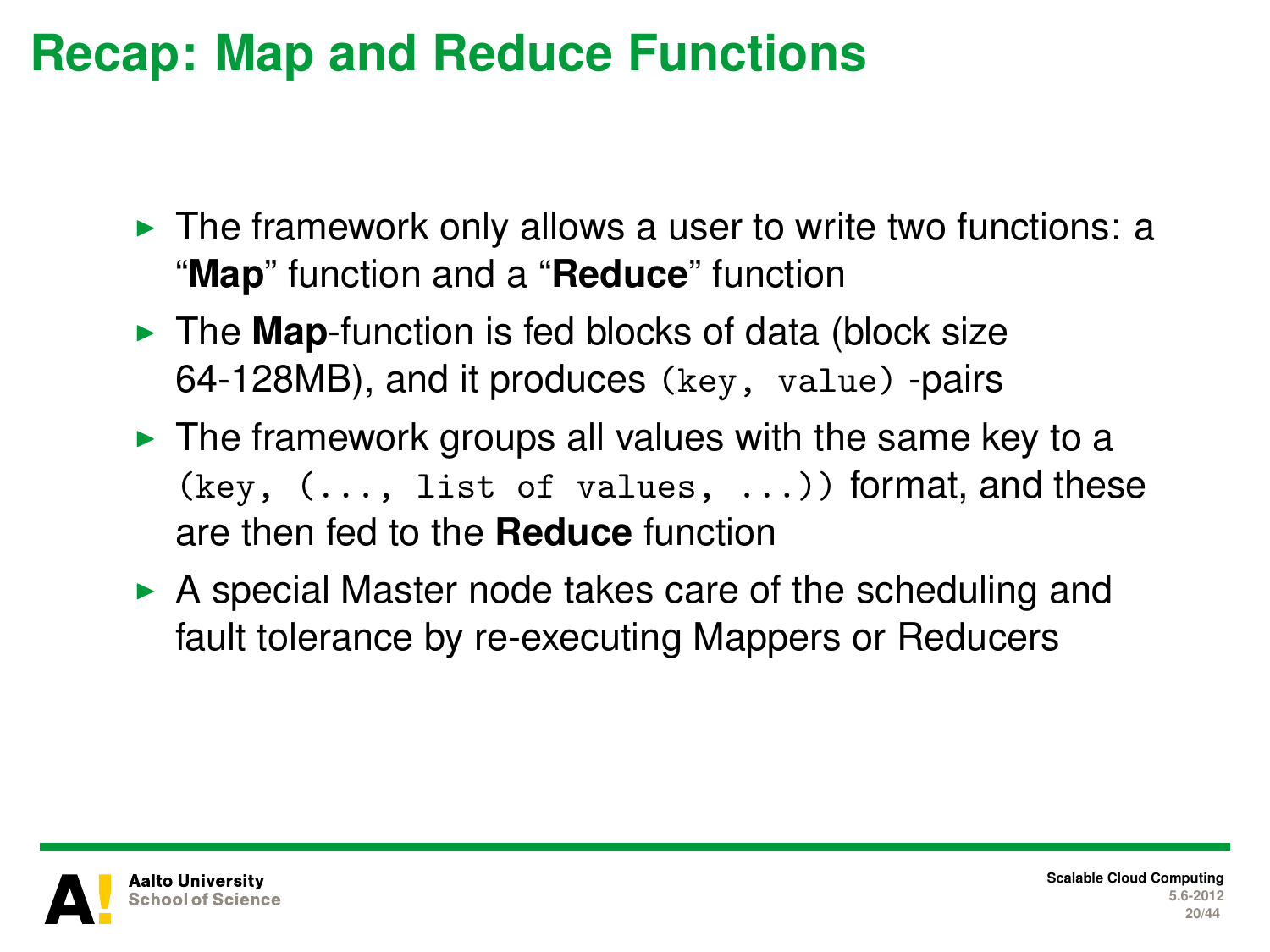#### **MapReduce Diagram**



Figure: J. Dean and S. Ghemawat: *MapReduce: Simplified Data Processing on Large Clusters*, OSDI 2004

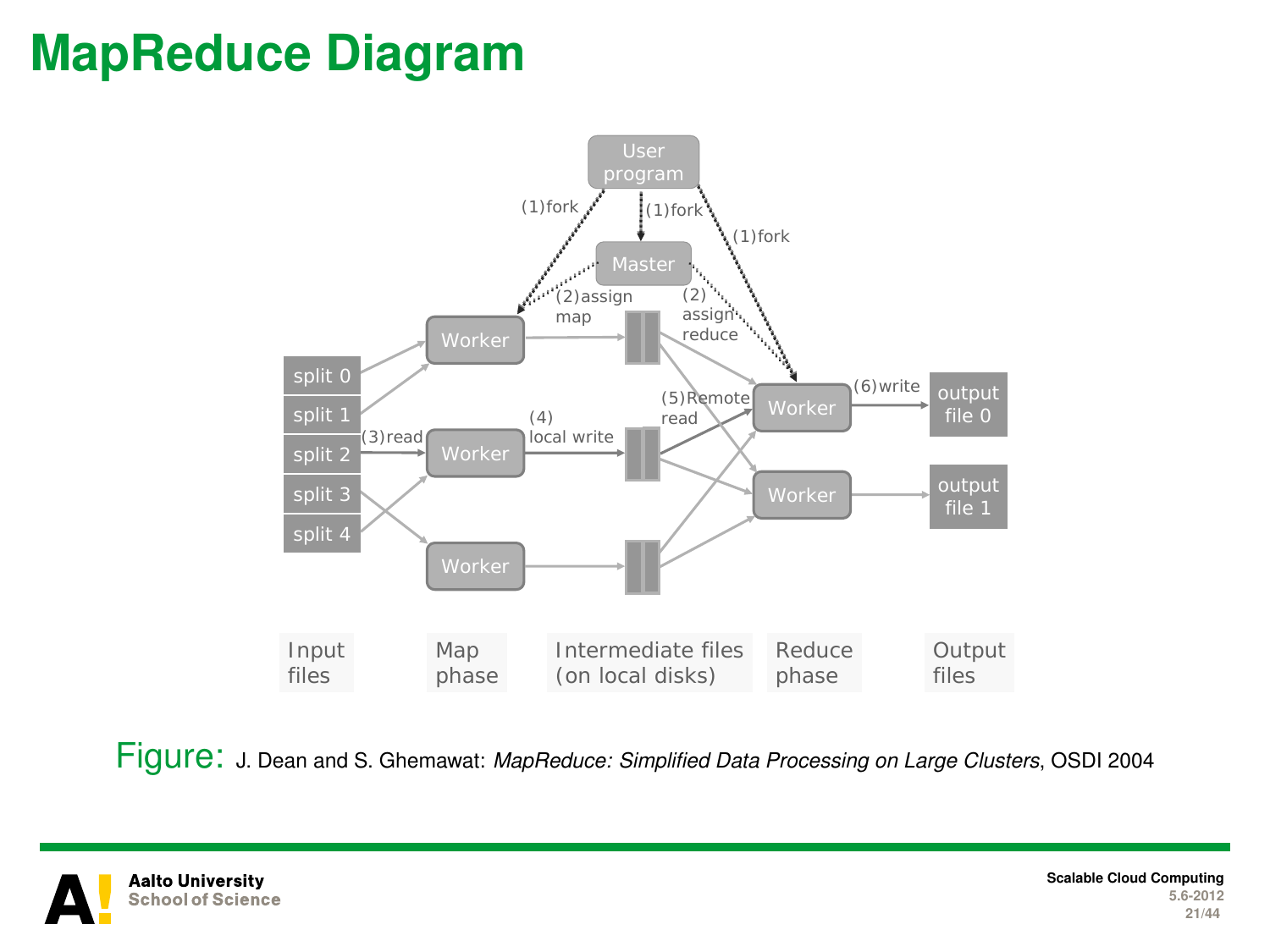#### **Example: Word Count**

 $\triangleright$  Classic word count example from the Hadoop MapReduce tutorial:

[http://hadoop.apache.org/common/docs/current/](http://hadoop.apache.org/common/docs/current/mapred_tutorial.html) [mapred\\_tutorial.html](http://hadoop.apache.org/common/docs/current/mapred_tutorial.html)

 $\triangleright$  Consider doing a word count of the following file using MapReduce:

Hello World Bye World Hello Hadoop Goodbye Hadoop

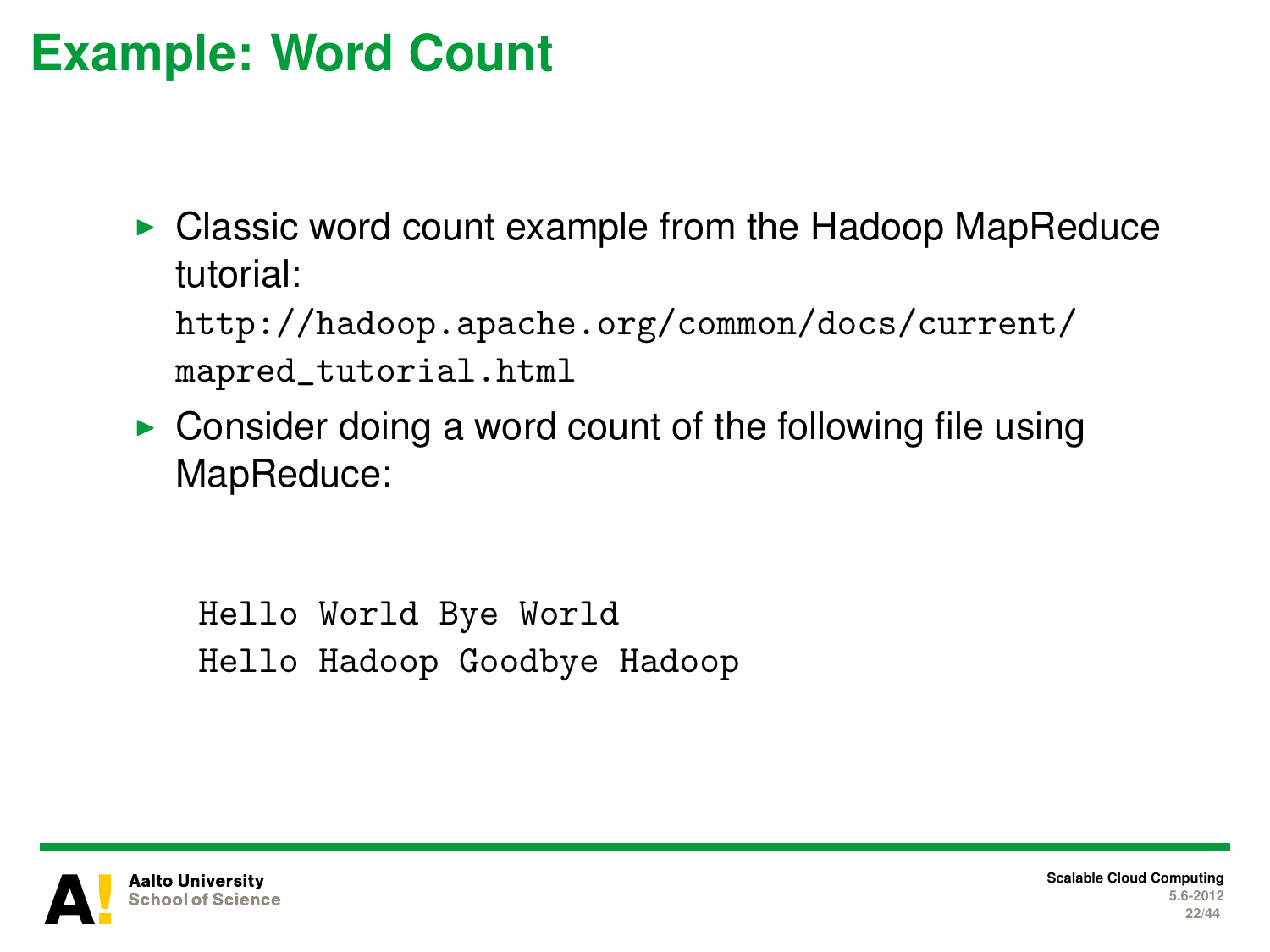#### **Example: Word Count (cnt.)**

- $\triangleright$  Consider a Map function that reads in words one a time, and outputs (word, 1) for each parsed input word
- $\blacktriangleright$  The Map function output is:

```
(Hello, 1)
(World, 1)
(Bye, 1)
(World, 1)
(Hello, 1)
(Hadoop, 1)
(Goodbye, 1)
(Hadoop, 1)
```
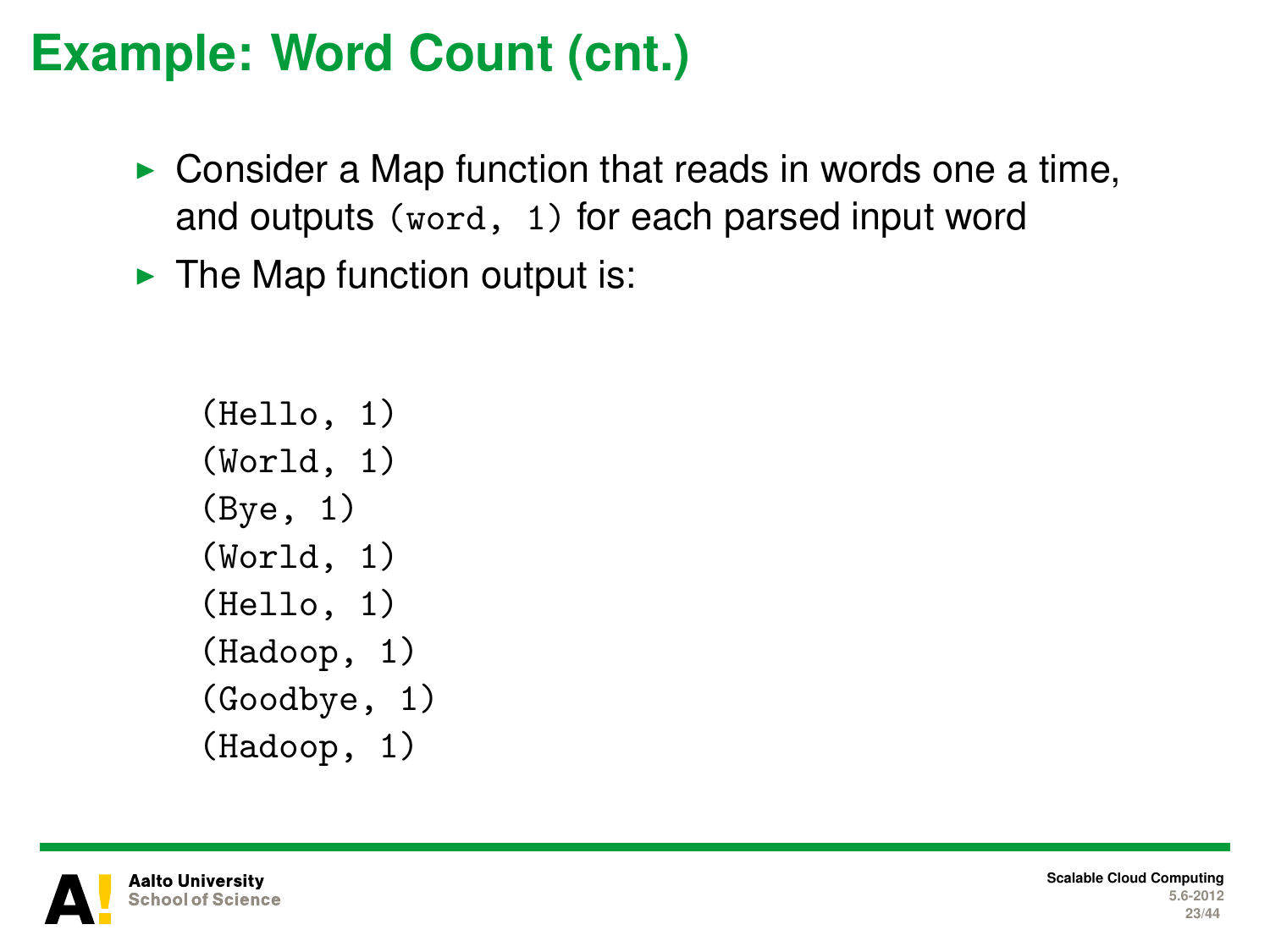## **Example: Word Count (cnt.)**

- $\triangleright$  The Shuffle phase between Map and Reduce phase creates a list of values associated with each key
- $\blacktriangleright$  The Reduce function input is:

```
(Bye, (1))
(Goodbye, (1))
(Hadoop, (1, 1))
(Hello, (1, 1))
(World, (1, 1))
```
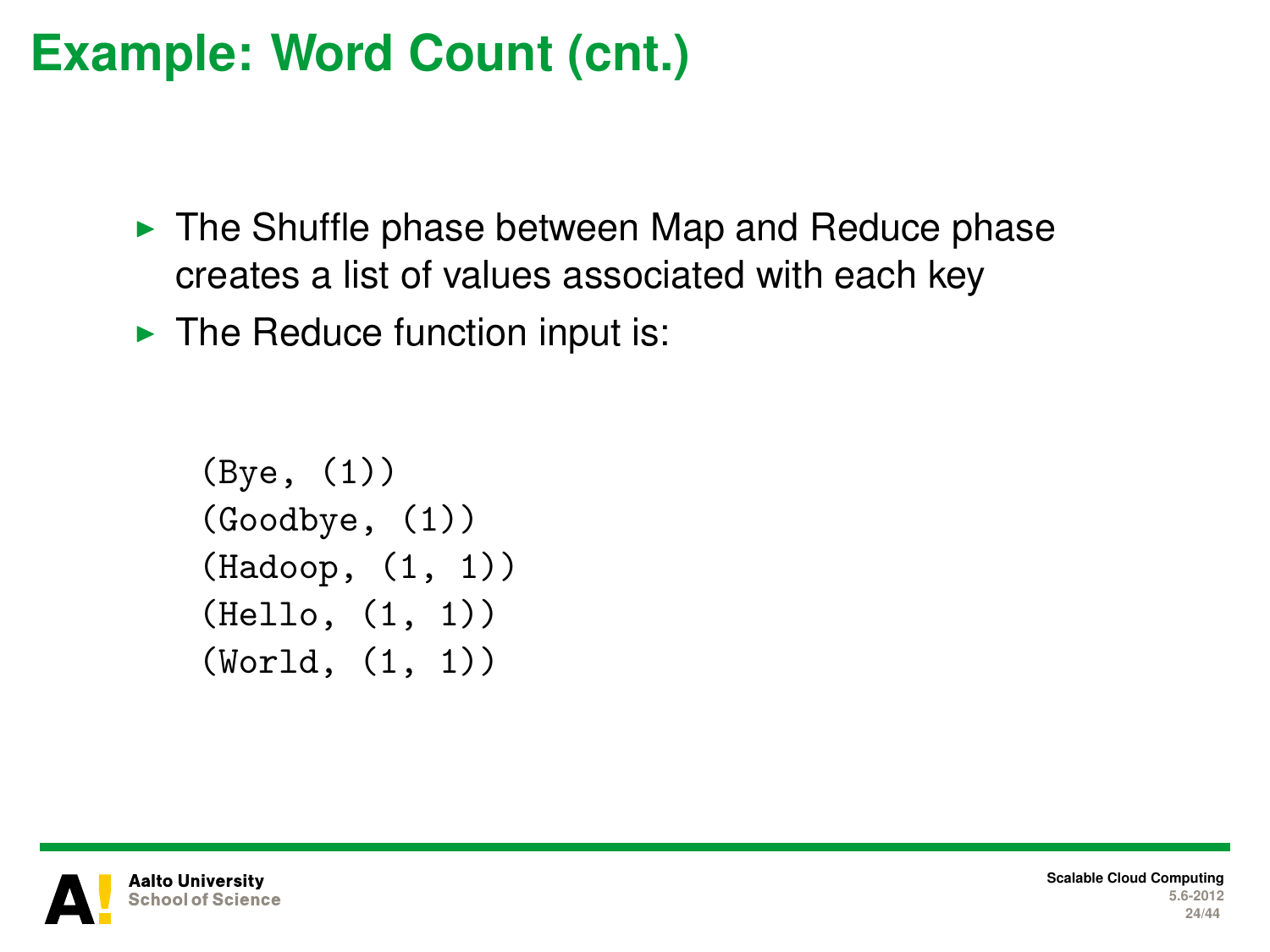### **Example: Word Count (cnt.)**

 $\triangleright$  Consider a reduce function that sums the numbers in the list for each key and outputs (word, count) pairs. The output of the Reduce function is the output of the MapReduce job:

```
(Bye, 1)
(Goodbye, 1)
(Hadoop, 2)
(Hello, 2)
(World, 2)
```


**Scalable Cloud Computing 5.6-2012 25/44**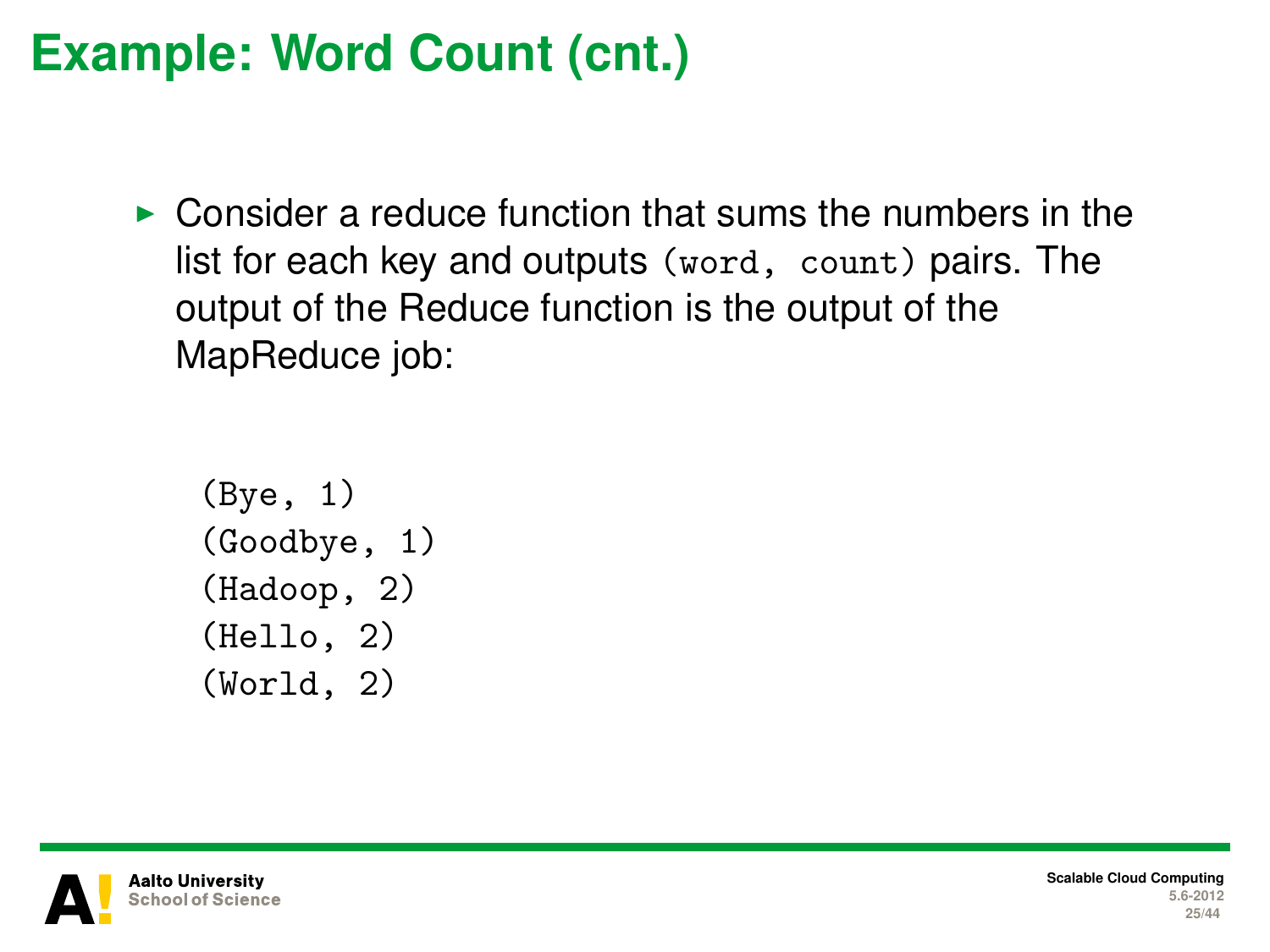#### **Phases of MapReduce**

- 1. A Master (In Hadoop terminology: Job Tracker) is started that coordinates the execution of a MapReduce job. Note: Master is a single point of failure
- 2. The master creates a predefined number of *M* Map workers, and assigns each one an input split to work on. It also later starts a predefined number of *R* reduce workers
- 3. Input is assigned to a free Map worker 64-128MB split at a time, and each user defined Map function is fed (key, value) pairs as input and also produces (key, value) pairs

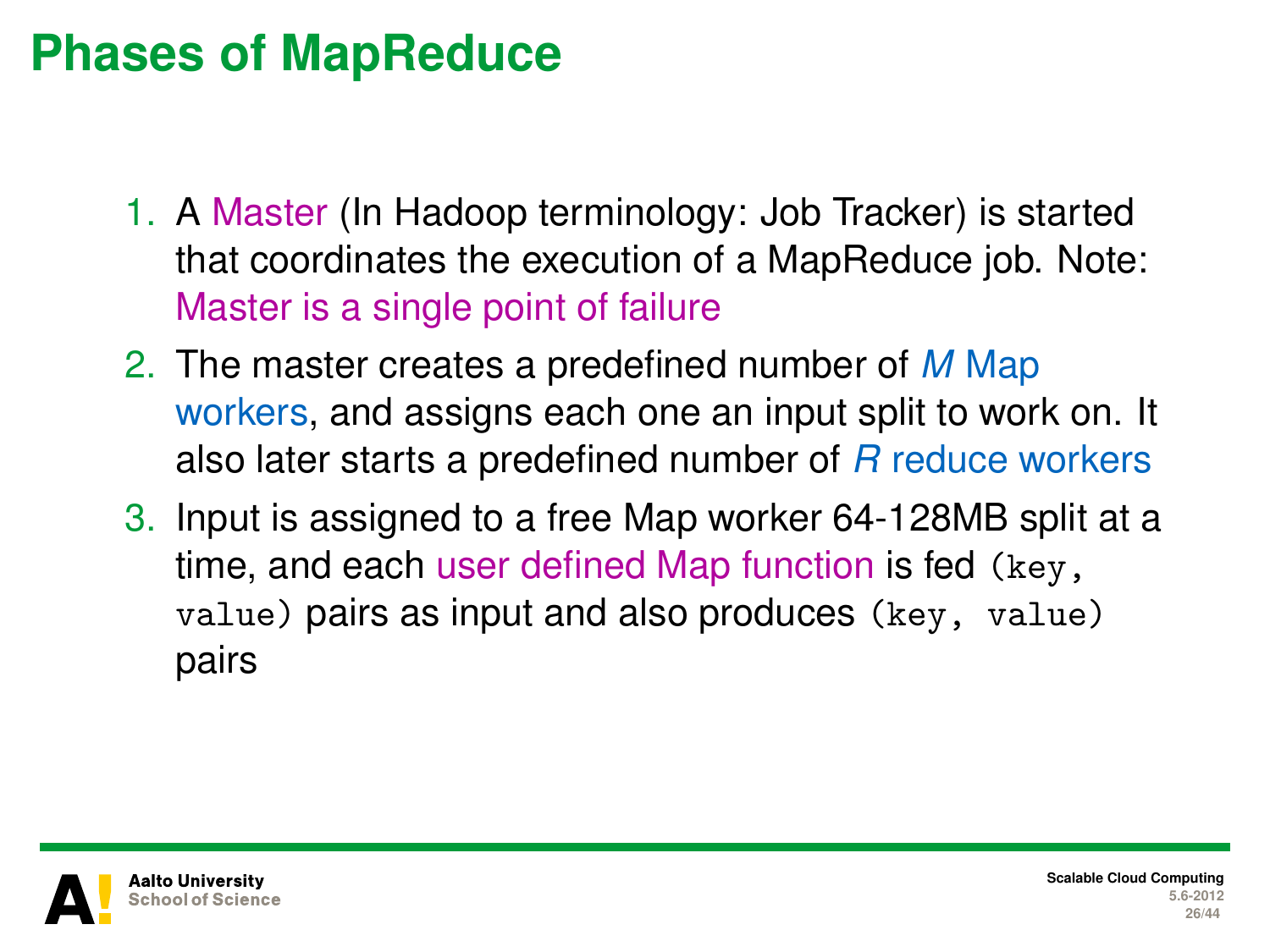### **Phases of MapReduce(cnt.)**

- 4. Periodically the Map workers flush their (key, value) pairs to the local hard disks, partitioning by their key to *R* partitions (default: use hashing), one per reduce worker
- 5. When all the input splits have been processed, a Shuffle phase starts where  $M \times R$  file transfers are used to send all of the mapper outputs to the reducer handling each key partition. After reducer receives the input files, reducer sorts (and groups) the (key, value) pairs by the key
- 6. User defined Reduce functions iterate over the (key, (..., list of values, ...)) lists, generating output (key, value) pairs files, one per reducer

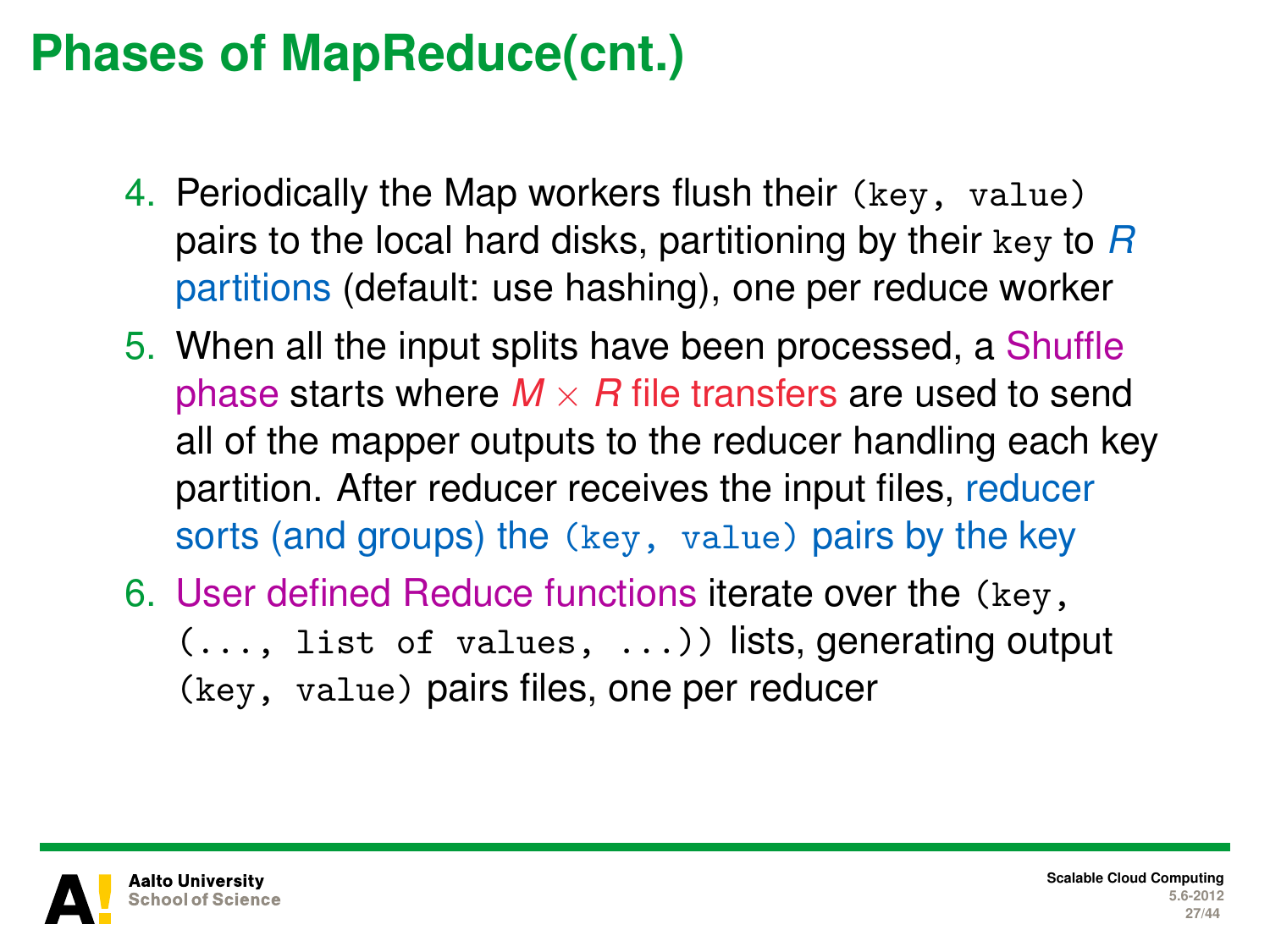# **Google MapReduce (cnt.)**

- $\blacktriangleright$  The user just supplies the Map and Reduce functions, nothing more
- $\blacktriangleright$  The only means of communication between nodes is through the shuffle from a mapper to a reducer
- $\blacktriangleright$  The framework can be used to implement a distributed sorting algorithm by using a custom partitioning function
- $\blacktriangleright$  The framework does automatic parallelization and fault tolerance by using a centralized Job tracker (Master) and a distributed filesystem that stores all data redundantly on compute nodes
- $\triangleright$  Uses functional programming paradigm to guarantee correctness of parallelization and to implement fault-tolerance by re-execution

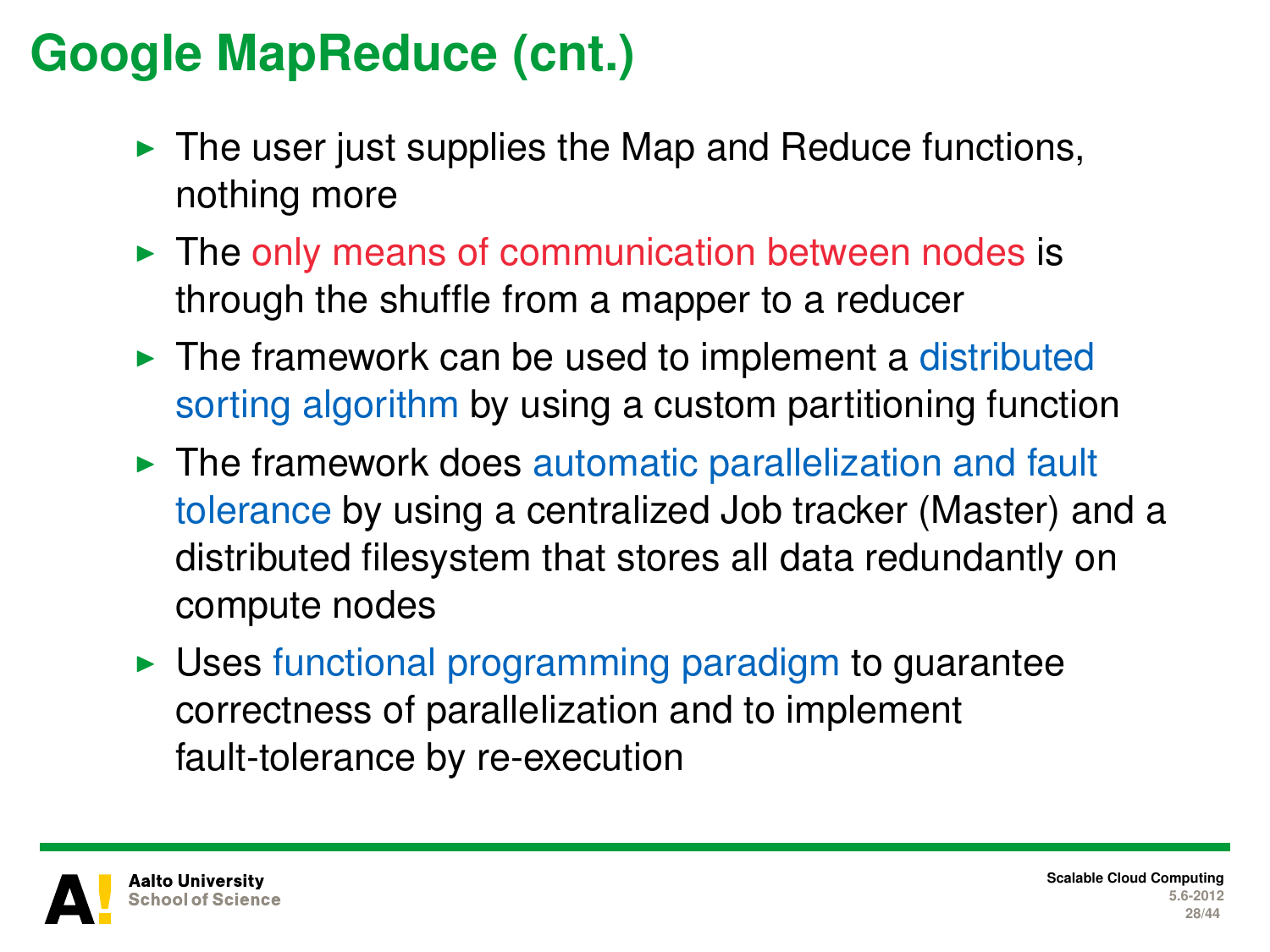# **Apache Hadoop**

- $\triangleright$  An Open Source implementation of the MapReduce framework, originally developed by Doug Cutting and heavily used by e.g., Yahoo! and Facebook
- ► "Moving Computation is Cheaper than Moving Data" Ship code to data, not data to code.
- $\blacktriangleright$  Map and Reduce workers are also storage nodes for the underlying distributed filesystem: Job allocation is first tried to a node having a copy of the data, and if that fails, then to a node in the same rack (to maximize network bandwidth)
- ▶ Project Web page: <http://hadoop.apache.org/>

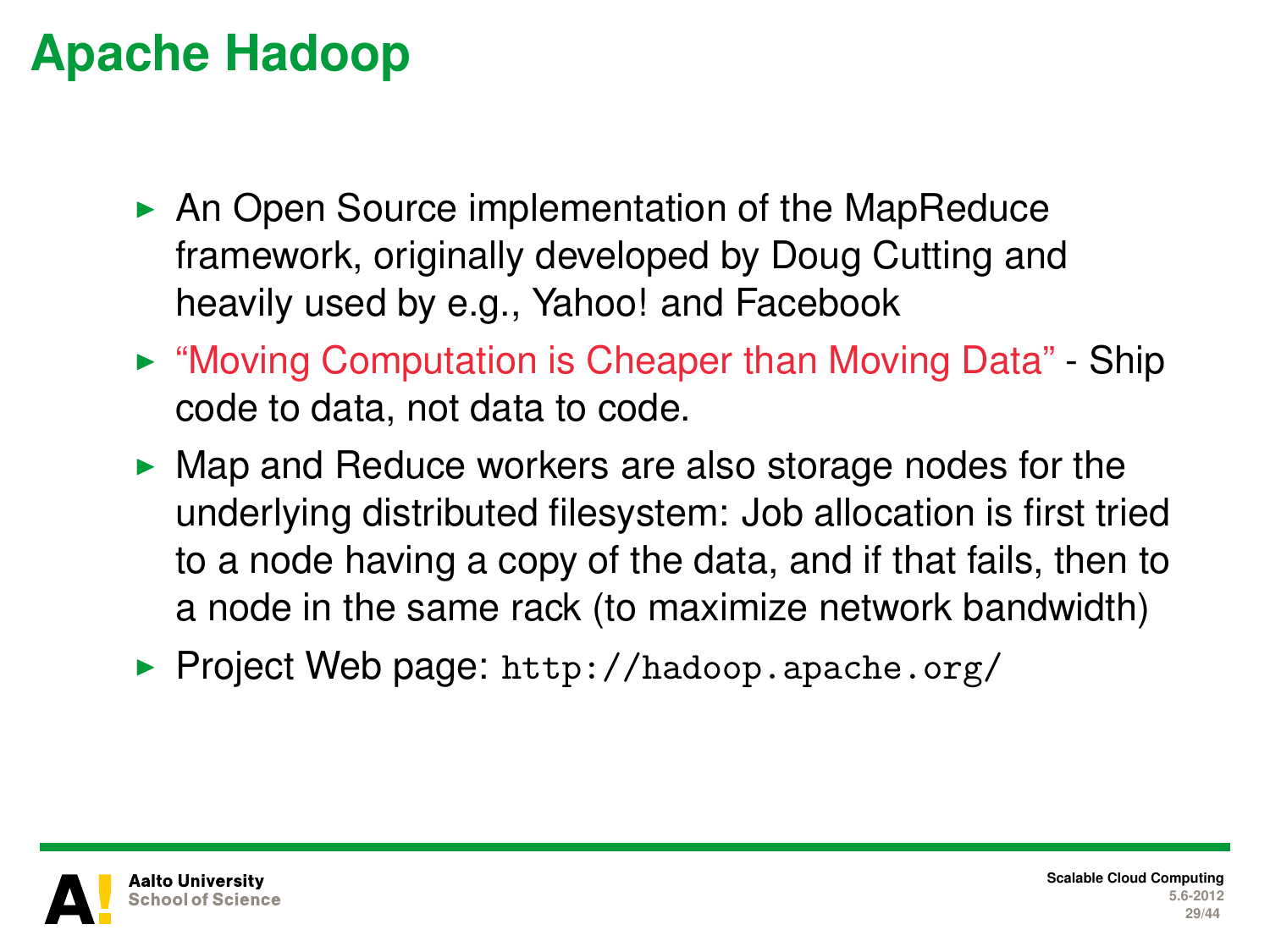# **Apache Hadoop (cnt.)**

- $\triangleright$  When deciding whether MapReduce is the correct fit for an algorithm, one has to remember the fixed data-flow pattern of MapReduce. The algorithm has to be efficiently mapped to this data-flow pattern in order to efficiently use the underlying computing hardware
- $\triangleright$  Builds reliable systems out of unreliable commodity hardware by replicating most components (exceptions: Master/Job Tracker and NameNode in Hadoop Distributed File System)

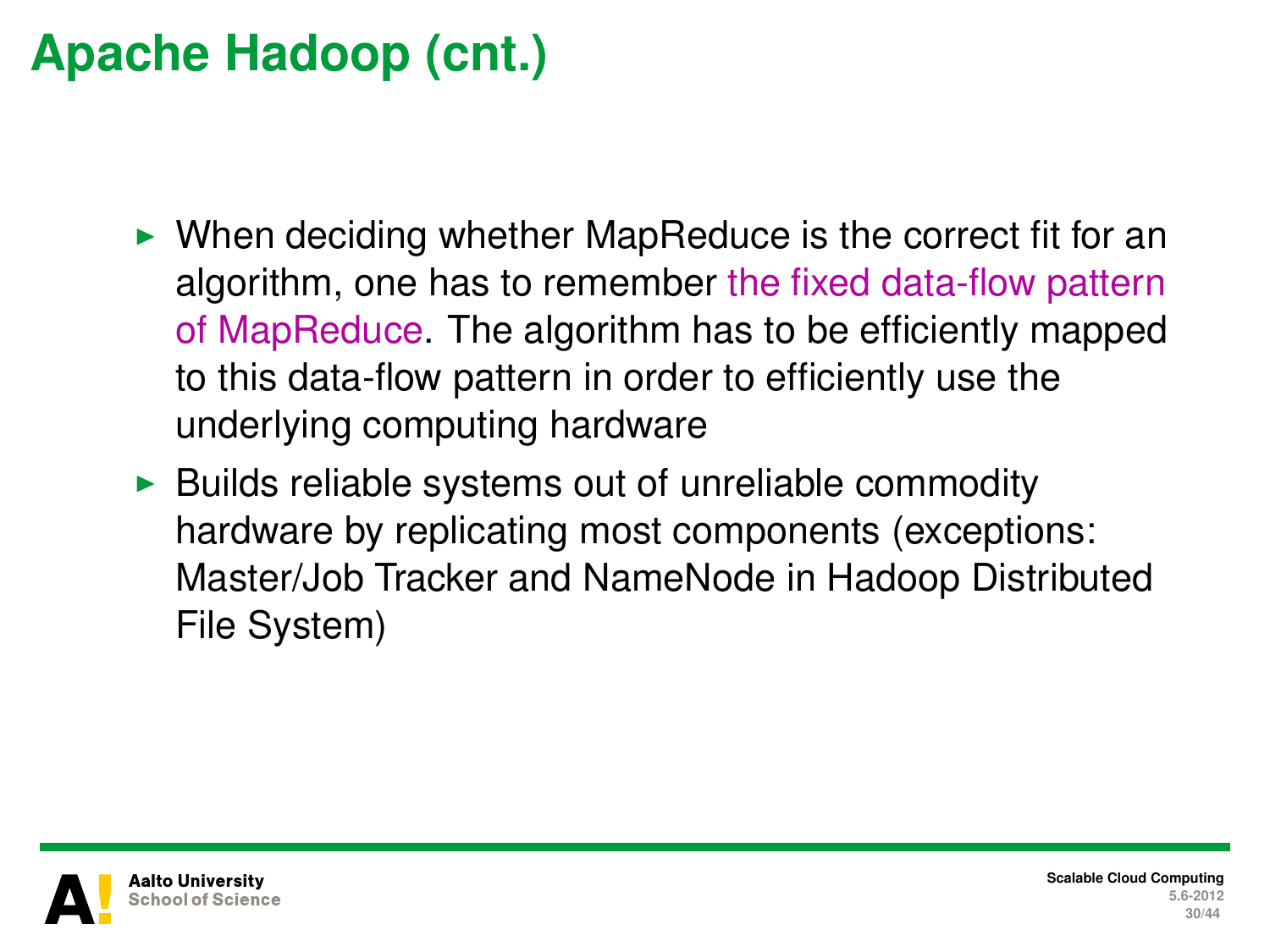# **Apache Hadoop (cnt.)**

- $\blacktriangleright$  Tuned for large (gigabytes of data) files
- $\triangleright$  Designed for very large 1 PB+ data sets
- Designed for streaming data accesses in batch processing, designed for high bandwidth instead of low latency
- $\triangleright$  For scalability: NOT a POSIX filesystem
- $\triangleright$  Written in Java, runs as a set of user-space daemons

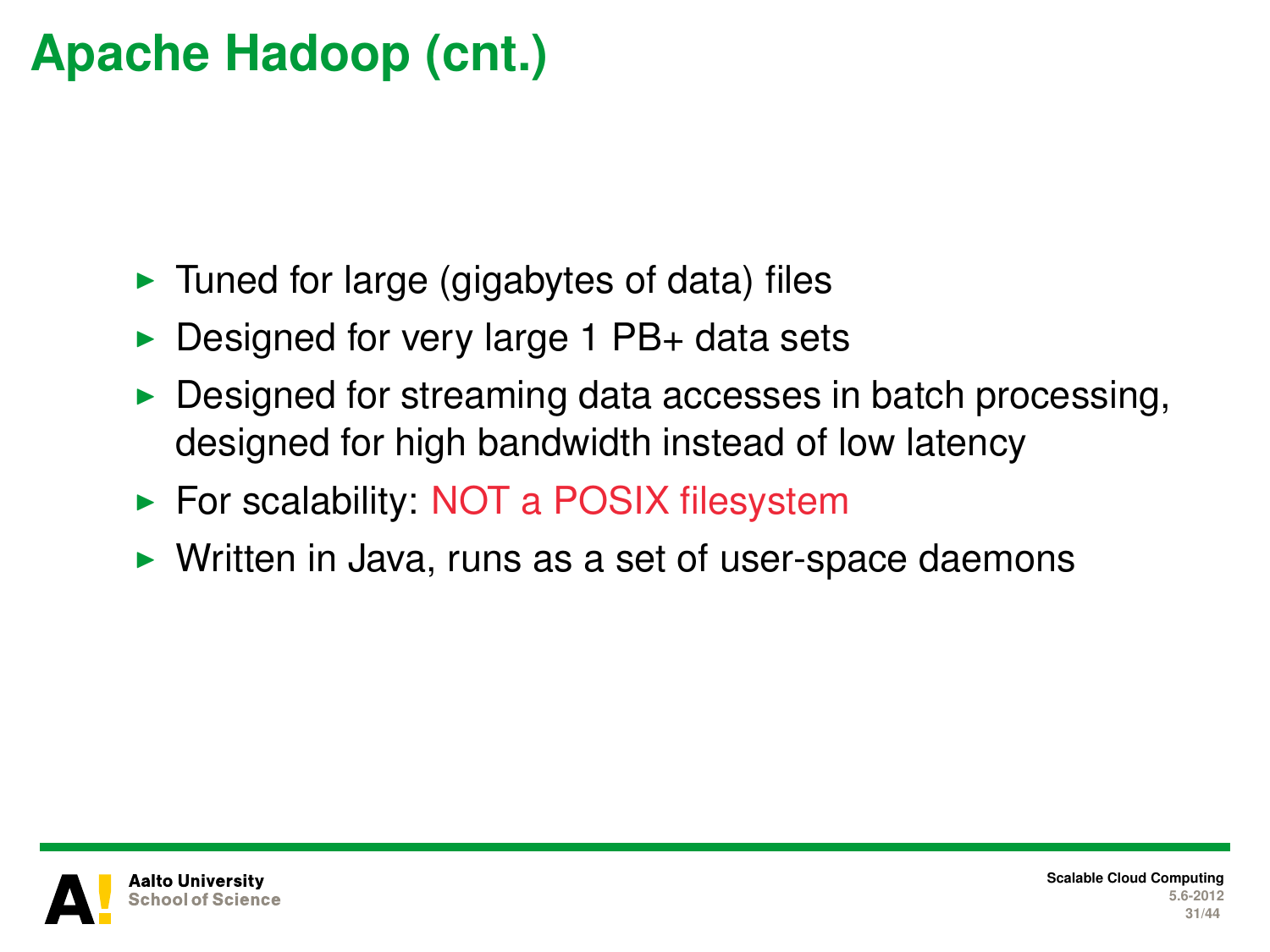# **Hadoop Distributed Filesystem (HDFS)**

- $\triangleright$  A distributed replicated filesystem: All data is replicated by default on three different Data Nodes
- Inspired by the Google Filesystem
- $\blacktriangleright$  Each node is usually a Linux compute node with a small number of hard disks (4-12)
- $\triangleright$  A single NameNode that maintains the file locations, many DataNodes (1000+)

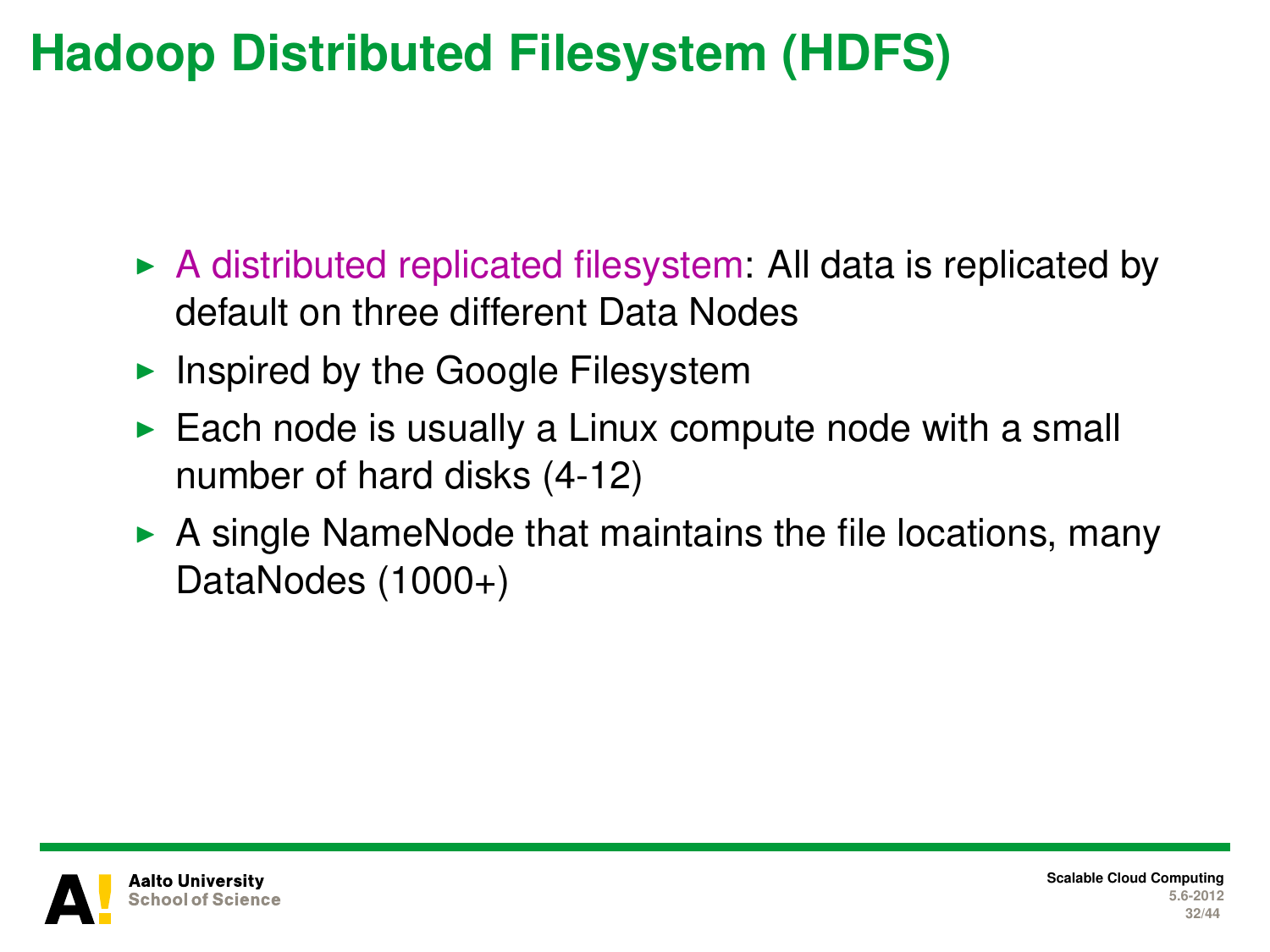# **Hadoop Distributed Filesystem (cnt.)**

- $\triangleright$  Any piece of data is available if at least one datanode replica is up and running
- $\triangleright$  Rack optimized: by default one replica written locally, second in the same rack, and a third replica in another rack (to combat against rack failures, e.g., rack switch or rack power feed)
- $\triangleright$  Uses large block size, 128 MB is a common default designed for batch processing
- $\triangleright$  For scalability: Write once, read many filesystem



**Scalable Cloud Computing 5.6-2012 33/44**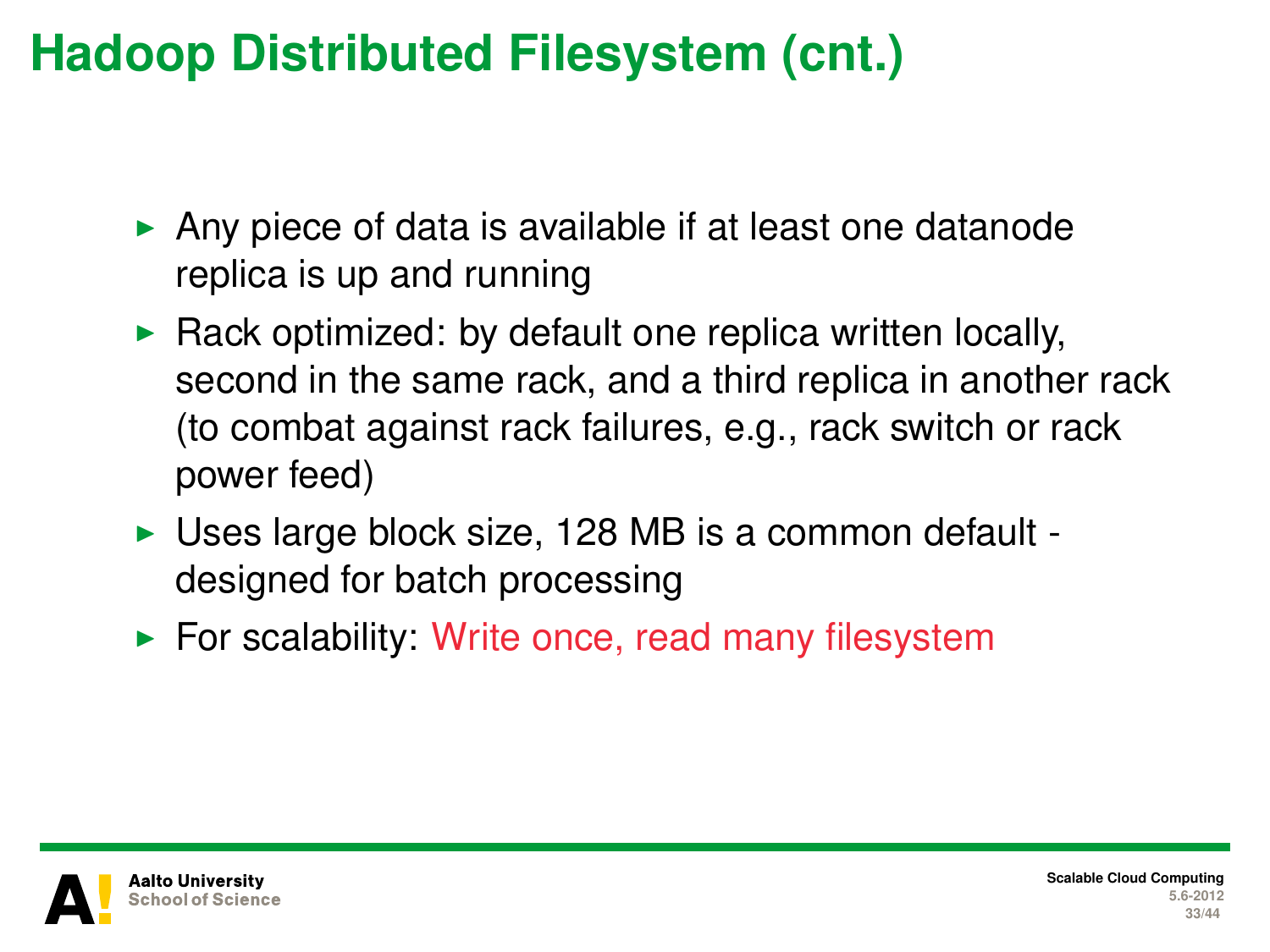#### **Implications of Write Once**

- $\blacktriangleright$  All applications need to be re-engineered to only do sequential writes. Example systems working on top of HDFS:
	- HBase (Hadoop Database), a database system with only sequential writes, Google Bigtable clone
	- $\blacktriangleright$  MapReduce batch processing system
	- $\blacktriangleright$  Apache Pig and Hive data mining tools
	- $\blacktriangleright$  Mahout machine learning libraries
	- $\blacktriangleright$  Lucene and Solr full text search
	- $\triangleright$  Nutch web crawling

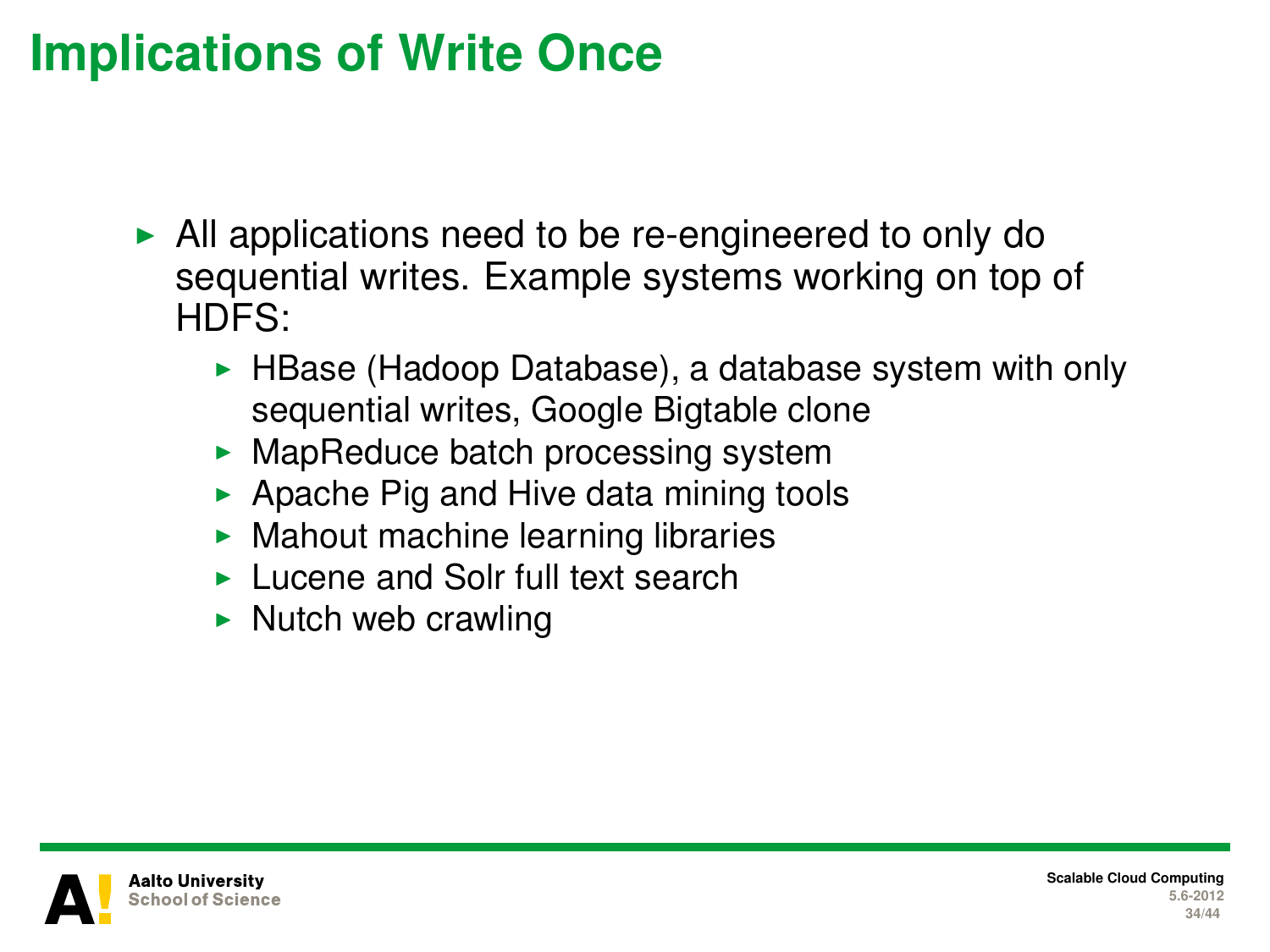#### **Two Large Hadoop Installations**

- $\blacktriangleright$  Yahoo! (2009): 4000 nodes, 16 PB raw disk, 64TB RAM, 32K cores
- $\blacktriangleright$  Facebook (2010): 2000 nodes, 21 PB storage, 64TB RAM, 22.4K cores
	- $\blacktriangleright$  12 TB (compressed) data added per day, 800TB (compressed) data scanned per day
	- A. Thusoo, Z. Shao, S. Anthony, D. Borthakur, N. Jain, J. Sen Sarma, R. Murthy, H. Liu: *Data warehousing and analytics infrastructure at Facebook*. SIGMOD Conference 2010: 1013-1020.

<http://doi.acm.org/10.1145/1807167.1807278>

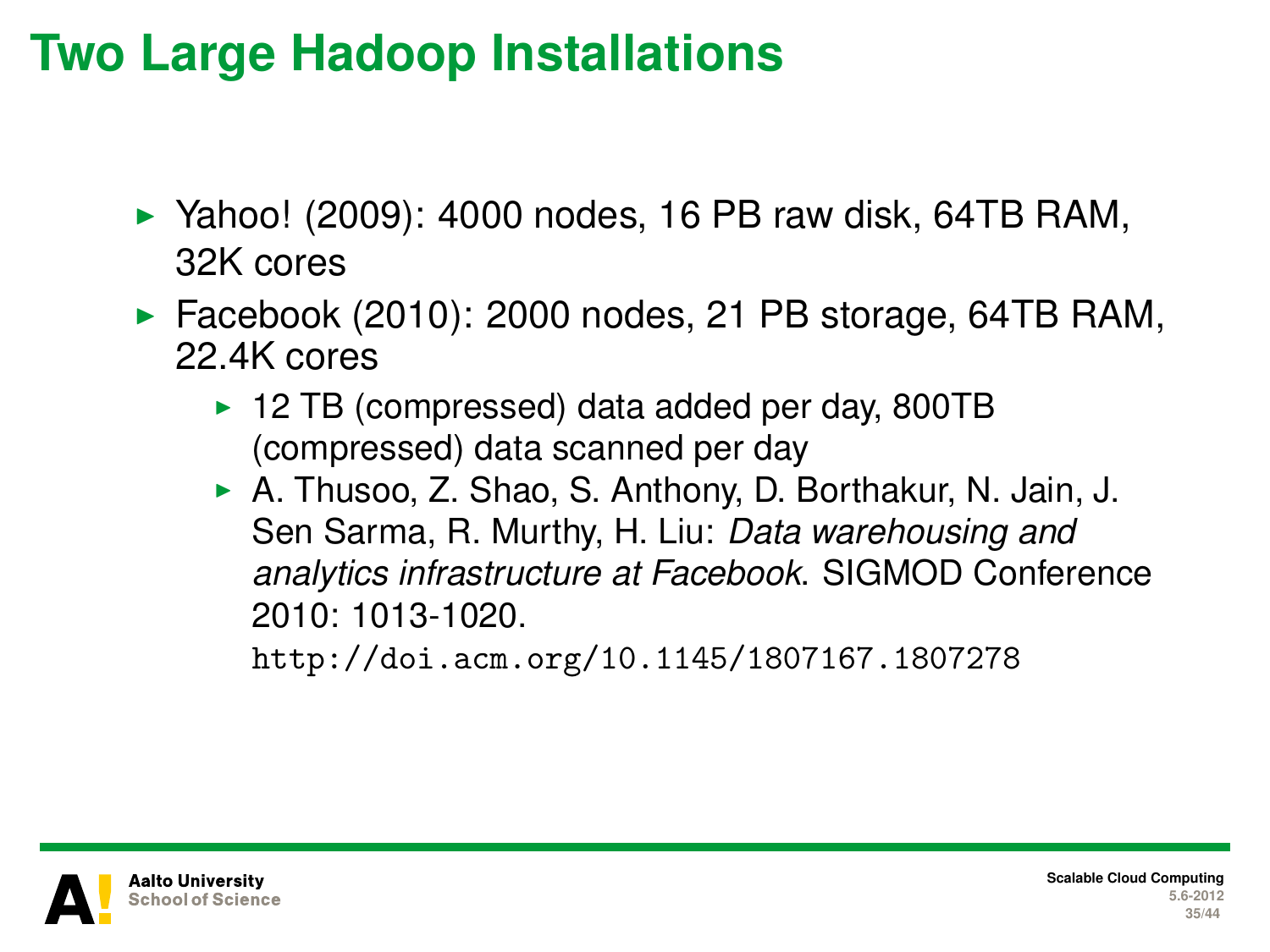#### **Cloud Software Project**

► ICT SHOK Program Cloud Software (2010-2013)

- $\triangleright$  A large Finnish consortium, see: <http://www.cloudsoftwareprogram.org/>
- ▶ Case study at Aalto: CSC Genome Browser Cloud Backend
- ► Co-authors: Matti Niemenmaa, André Schumacher (Aalto University, Department of Information and Computer Science), Aleksi Kallio, Eija Korpelainen, Taavi Hupponen, and Petri Klemelä (CSC — IT Center for Science)

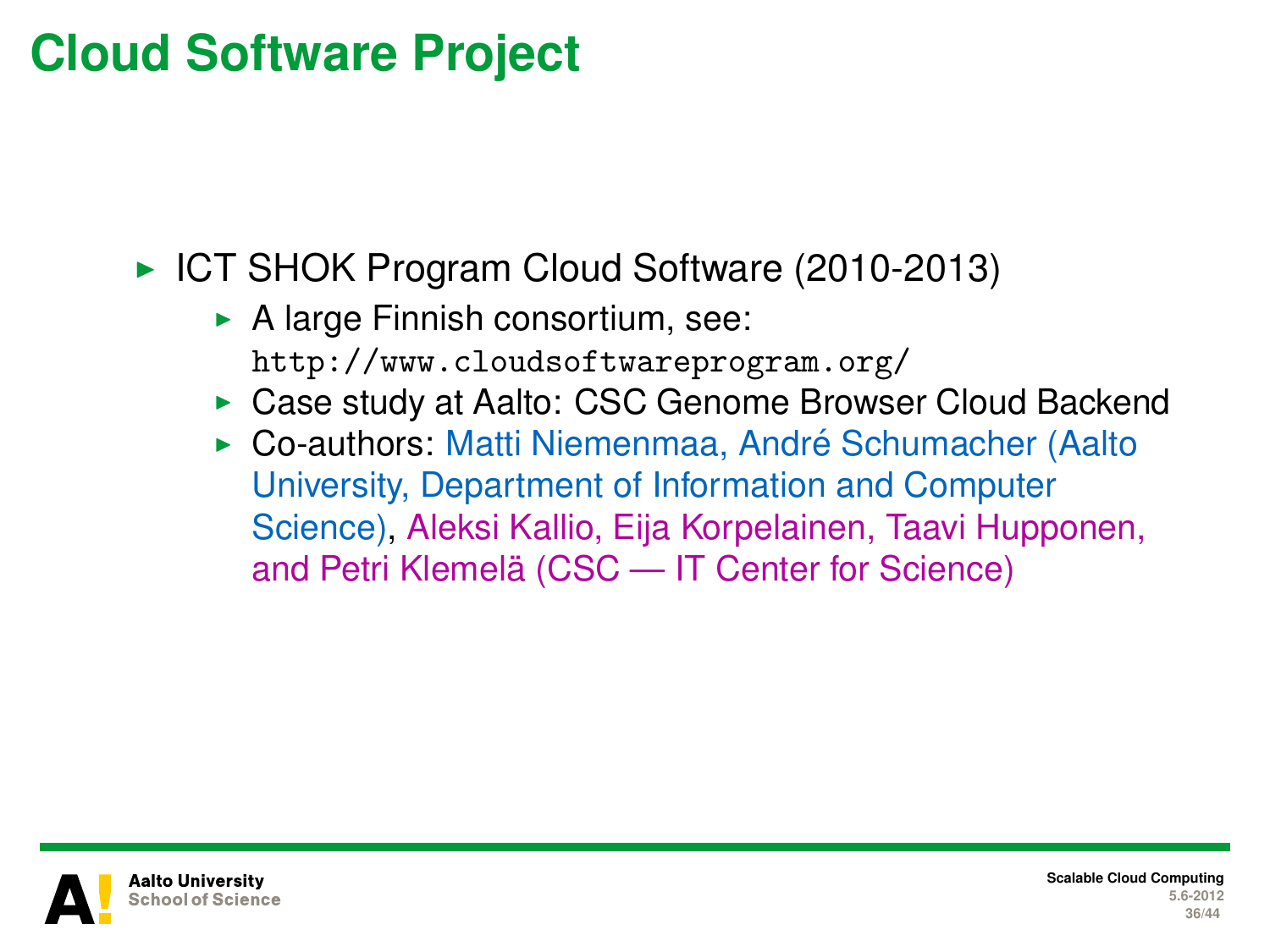### **CSC Genome Browser**

- $\triangleright$  CSC provides tools and infrastructure for bioinformatics
- $\triangleright$  Bioinformatics is the largest customer group of CSC (in user numbers)
- $\triangleright$  Next-Generation Sequencing (NGS) produces large data sets (TB+)
- $\triangleright$  Cloud computing can be harnessed for analyzing these data sets
- ▶ 1000 Genomes project (<http://www.1000genomes.org>): Freely available 50 TB data set of human genomes

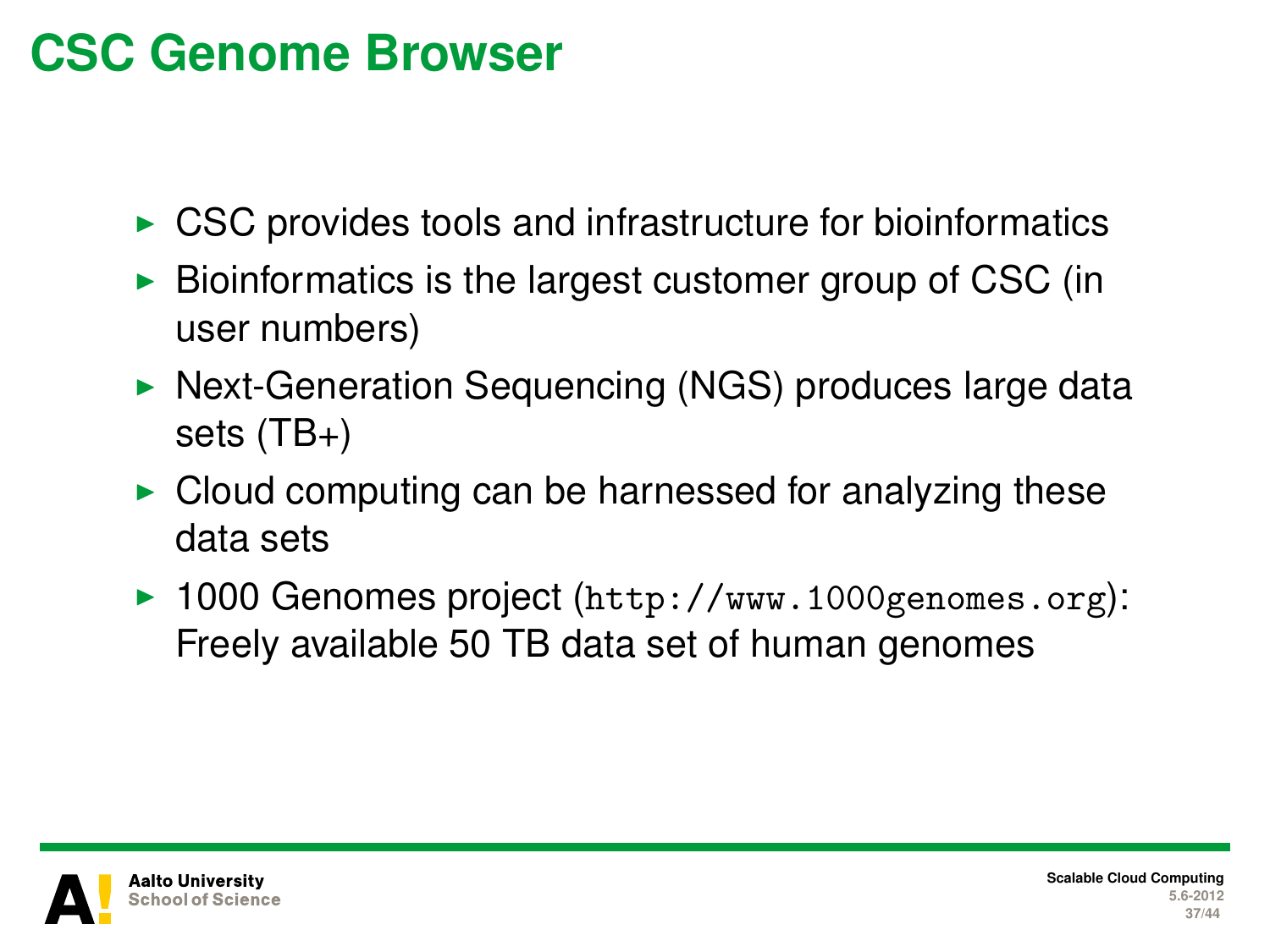#### **CSC Genome Browser**

- $\triangleright$  Cloud computing technologies will enable scalable NGS data analysis
- $\blacktriangleright$  There exists prior research into sequence alignment and assembly in the cloud
- $\triangleright$  Visualization is needed in order to understand large data masses
- Interactive visualization for  $100GB+$  datasets can only be achieved with preprocessing in the cloud

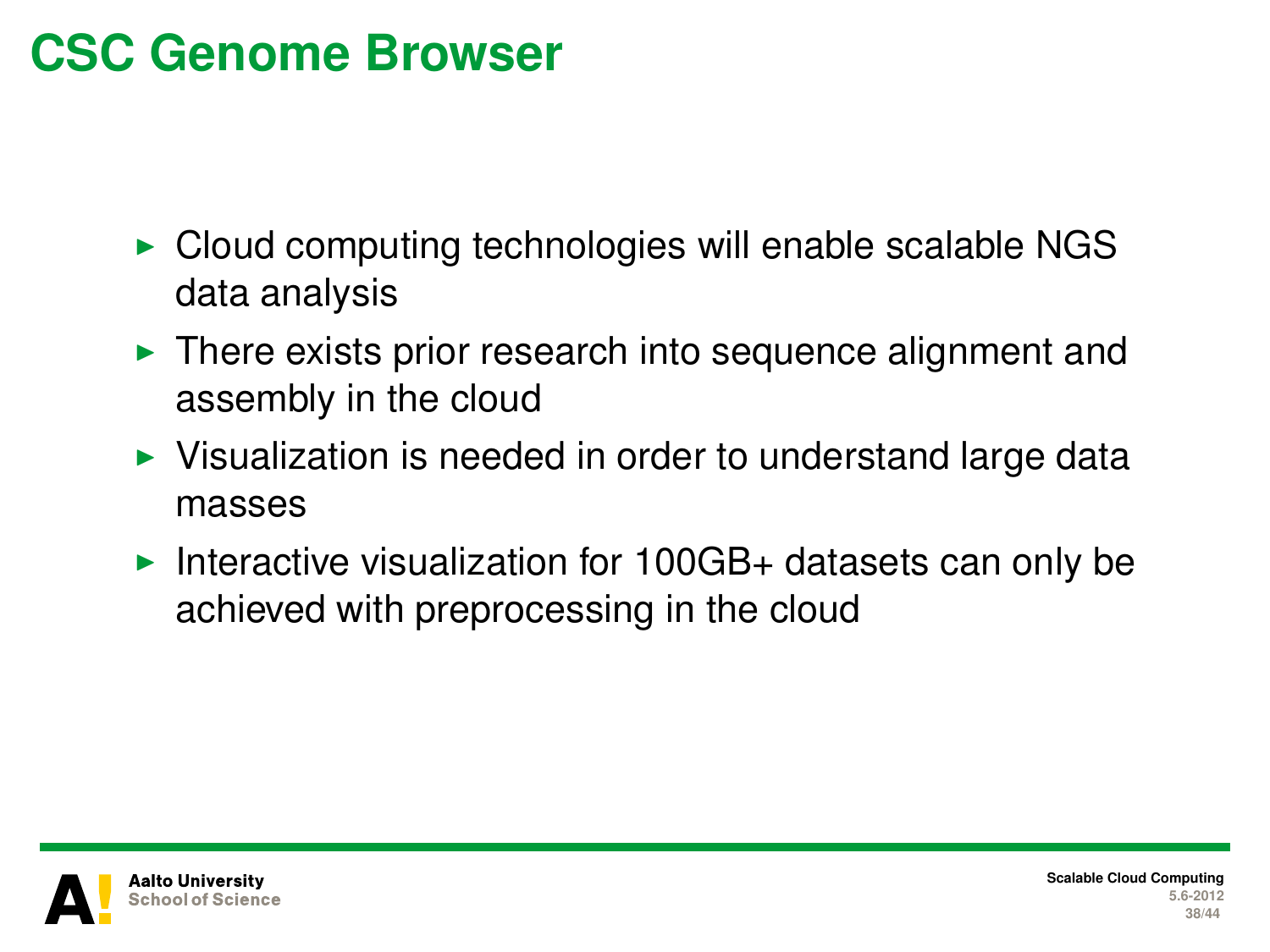#### **Genome Browser Requirements**

- Interactive browsing with zooming in and out, "Google" Earth"-style
- $\triangleright$  Single datasets 100GB-1TB+ with interactive visualization at different zoom levels
	- $\triangleright$  Preprocessing used to compute summary data for the higher zoom levels
	- Dataset too large to compute the summary data in real time using the real dataset
	- $\triangleright$  Scalable cloud data processing paradigm map-reduce implemented in Hadoop used to compute the summary data in preprocessing (currently upto  $15 \times 12 = 180$  cores)

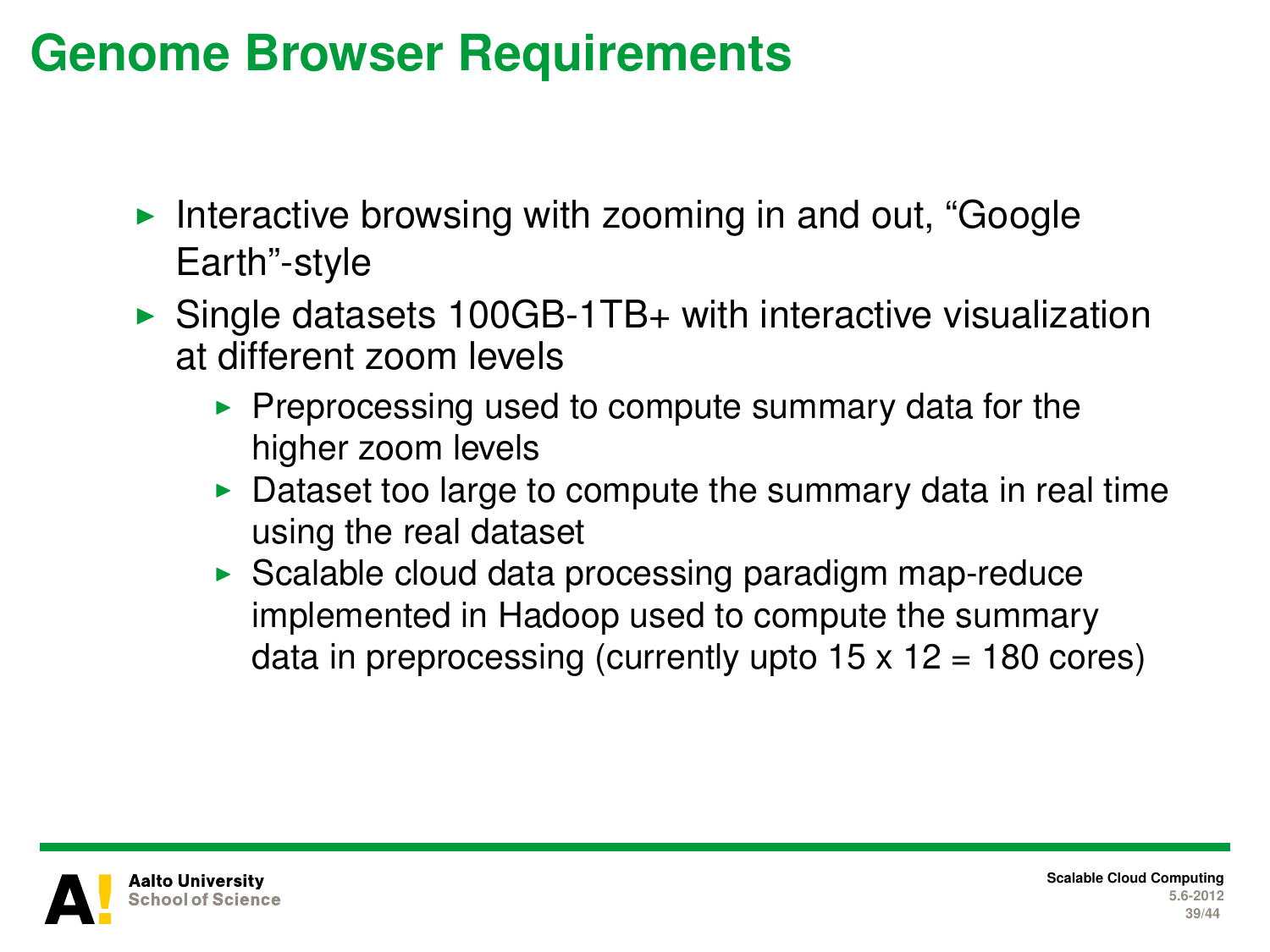#### **Genome Browser GUI**





**Scalable Cloud Computing 5.6-2012 40/44**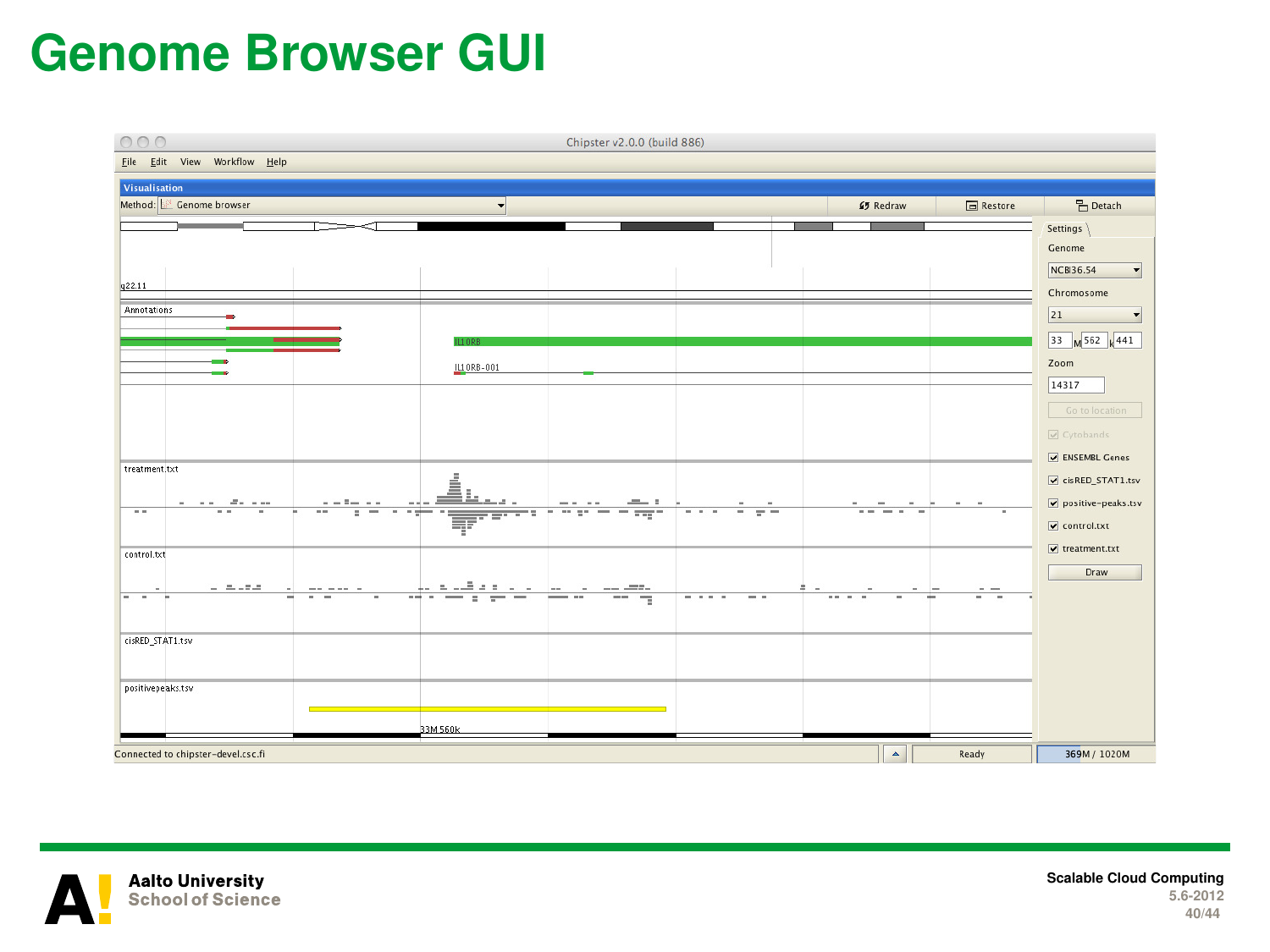#### **Experiments**

- ▶ One 50 GB (compressed) BAM input file from 1000 *Genomes*
- $\blacktriangleright$  Run on the Triton cluster 1-15 compute nodes with 12 cores each
- $\blacktriangleright$  Four repetitions for increasing number of worker nodes
- $\triangleright$  Two types of runs: sorting according to starting position ("sorted") and read aggregation using five summary-block sizes at once ("summarized")

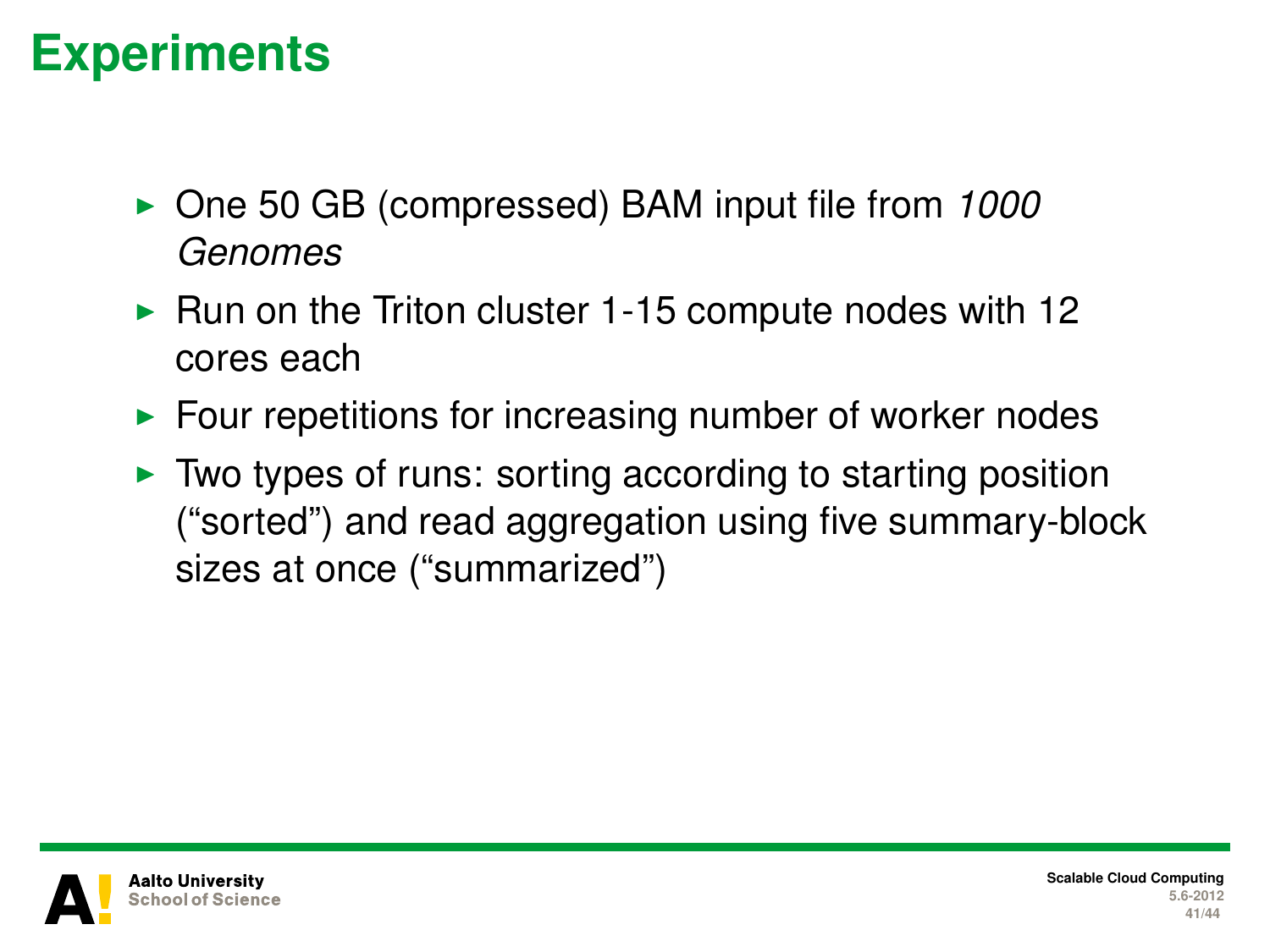#### **Mean speedup**





**Scalable Cloud Computing 5.6-2012 42/44**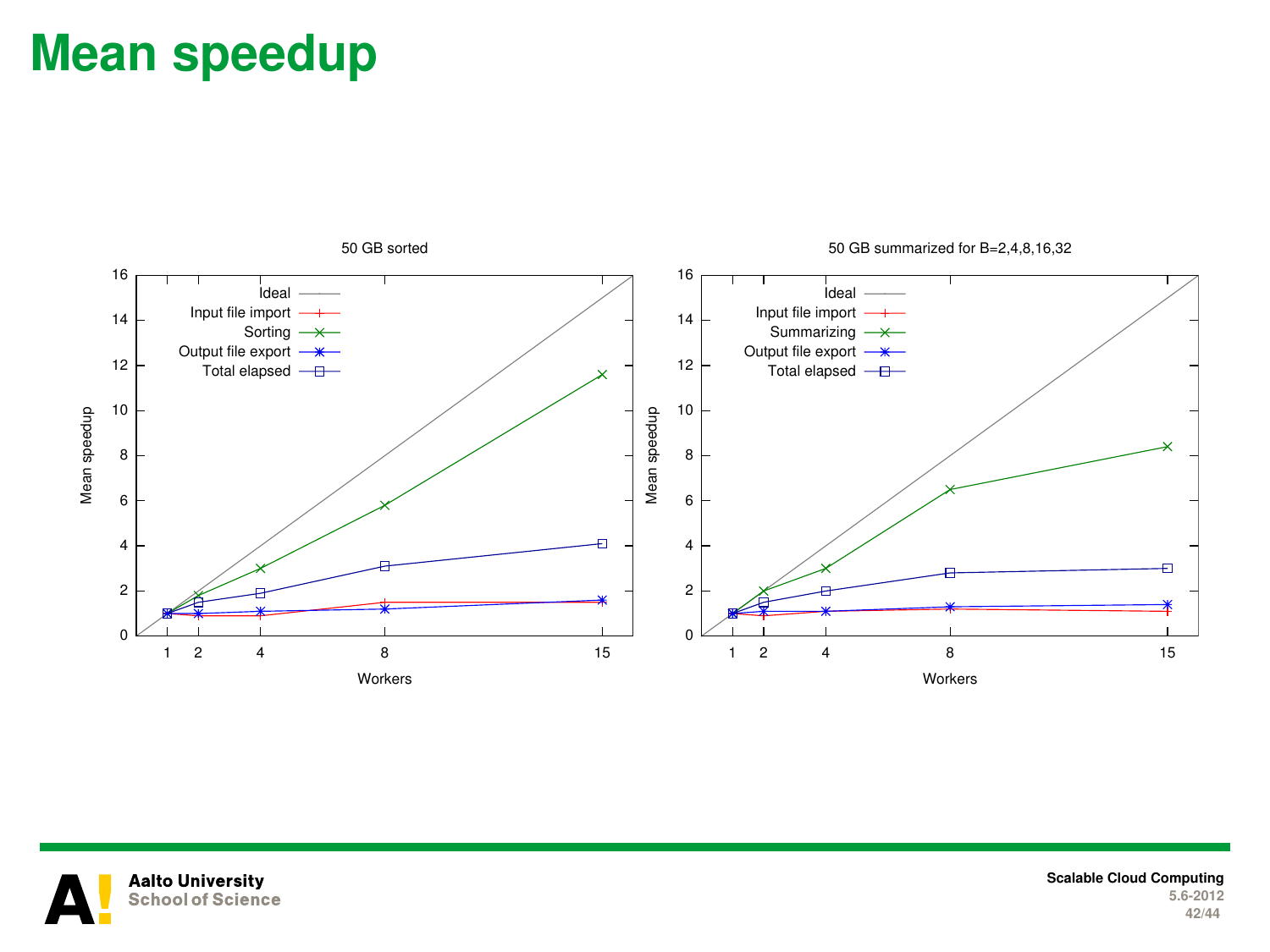#### **Results**

- ▶ An updated CSC Genome browser GUI
- $\triangleright$  Chipster: Tools and framework for producing visualizable data
- $\triangleright$  An implementation of preprocessing for visualization using Hadoop
- $\triangleright$  Scalability studies for running Hadoop on 50 GB+ datasets on the Triton cloud testbed
- $\blacktriangleright$  Software released:

<http://sourceforge.net/projects/hadoop-bam/>